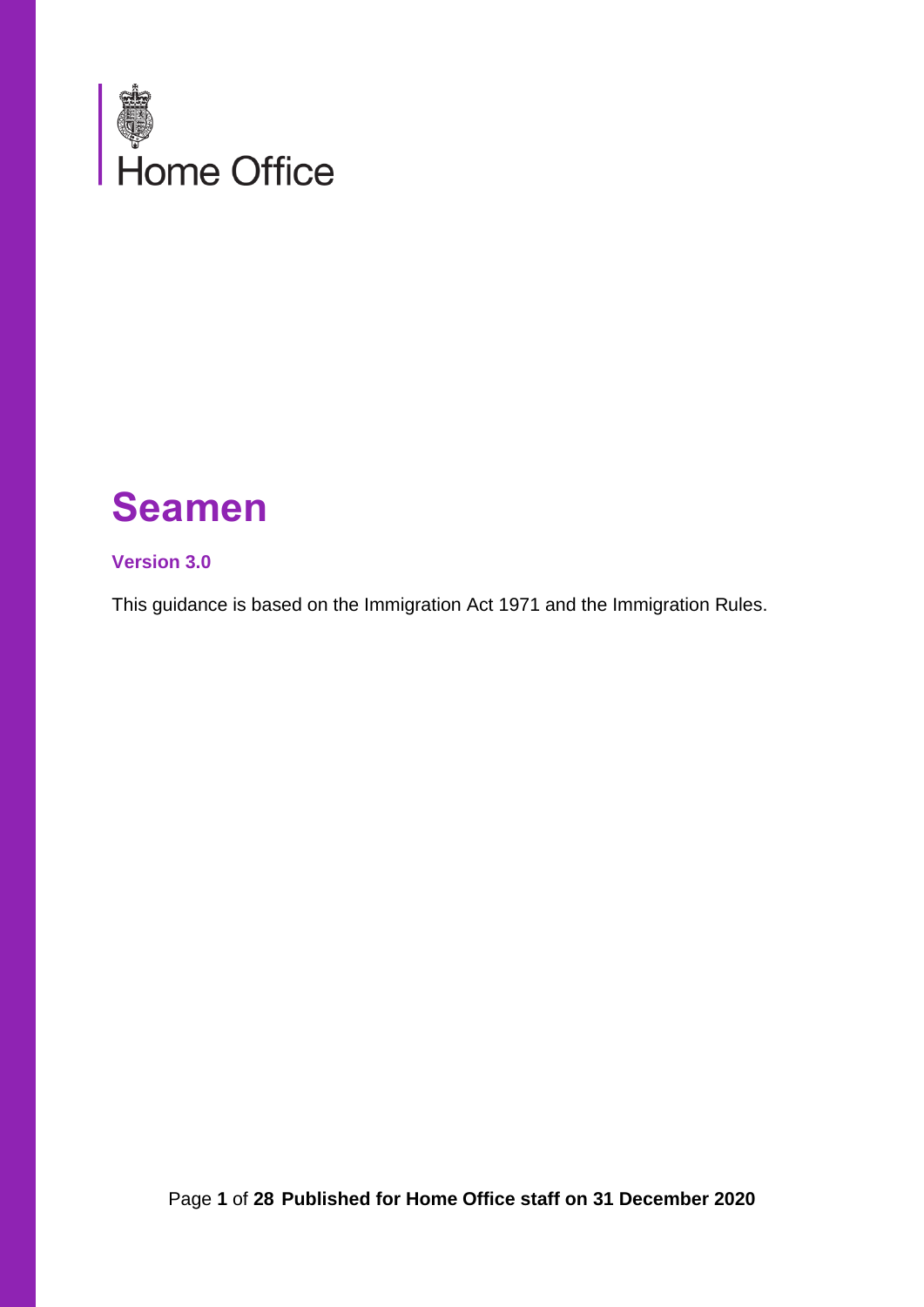# <span id="page-1-0"></span>**Contents**

| Seamen employed on British naval vessels as cooks or laundrymen 10                 |  |
|------------------------------------------------------------------------------------|--|
|                                                                                    |  |
|                                                                                    |  |
|                                                                                    |  |
|                                                                                    |  |
| Crew members being discharged seeking leave to enter as visitors  12               |  |
|                                                                                    |  |
|                                                                                    |  |
|                                                                                    |  |
|                                                                                    |  |
|                                                                                    |  |
|                                                                                    |  |
|                                                                                    |  |
| Seamen Contract: seamen joining a ship in the UK leaving UK territorial waters. 14 |  |
|                                                                                    |  |
|                                                                                    |  |
|                                                                                    |  |
|                                                                                    |  |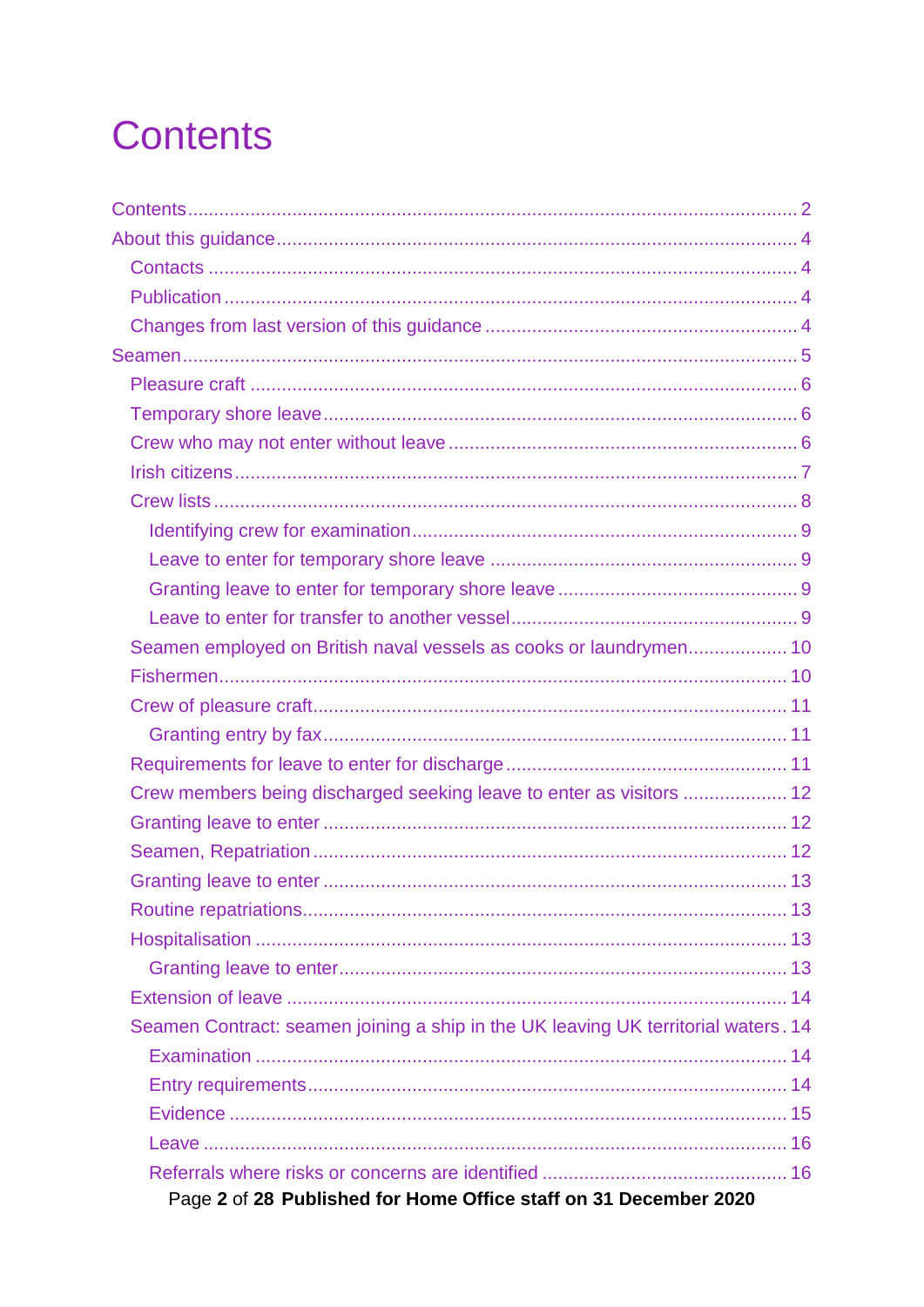| International Labour Organization (ILO) Convention No. 185 18              |  |
|----------------------------------------------------------------------------|--|
|                                                                            |  |
|                                                                            |  |
|                                                                            |  |
|                                                                            |  |
|                                                                            |  |
|                                                                            |  |
|                                                                            |  |
|                                                                            |  |
|                                                                            |  |
|                                                                            |  |
|                                                                            |  |
|                                                                            |  |
|                                                                            |  |
|                                                                            |  |
|                                                                            |  |
|                                                                            |  |
|                                                                            |  |
|                                                                            |  |
|                                                                            |  |
|                                                                            |  |
|                                                                            |  |
|                                                                            |  |
|                                                                            |  |
|                                                                            |  |
|                                                                            |  |
|                                                                            |  |
|                                                                            |  |
| Action when the seaman is acquitted and was not examined by an immigration |  |
|                                                                            |  |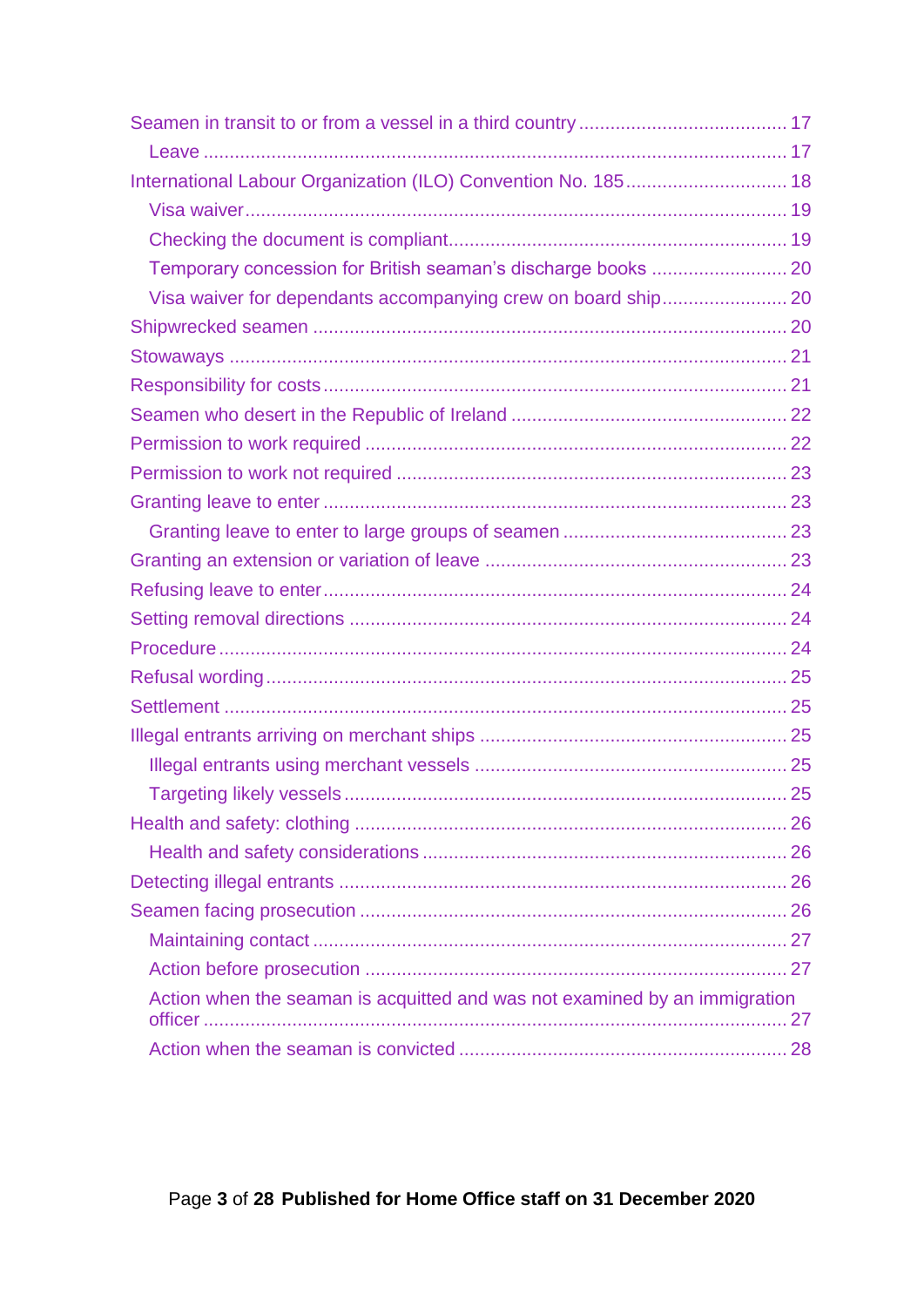# <span id="page-3-0"></span>About this guidance

This guidance is for immigration officers responsible for the enforcement of immigration control of seamen arriving in the UK as operational crew of a ship or as passengers coming to join a ship as operational crew.

# <span id="page-3-1"></span>**Contacts**

If you have any questions about the guidance and your line manager or senior caseworker cannot help you or you think that the guidance has factual errors then email the Migration Policy Unit.

If you notice any formatting errors in this guidance (broken links, spelling mistakes and so on) or have any comments about the layout or navigability of the guidance then you can email the Guidance Rules and Forms team.

# <span id="page-3-2"></span>**Publication**

Below is information on when this version of the guidance was published:

- version **3.0**
- published for Home Office staff on **31 December 2020**

# <span id="page-3-3"></span>**Changes from last version of this guidance**

Minor changes to correct errors.

**Related content [Contents](#page-1-0)**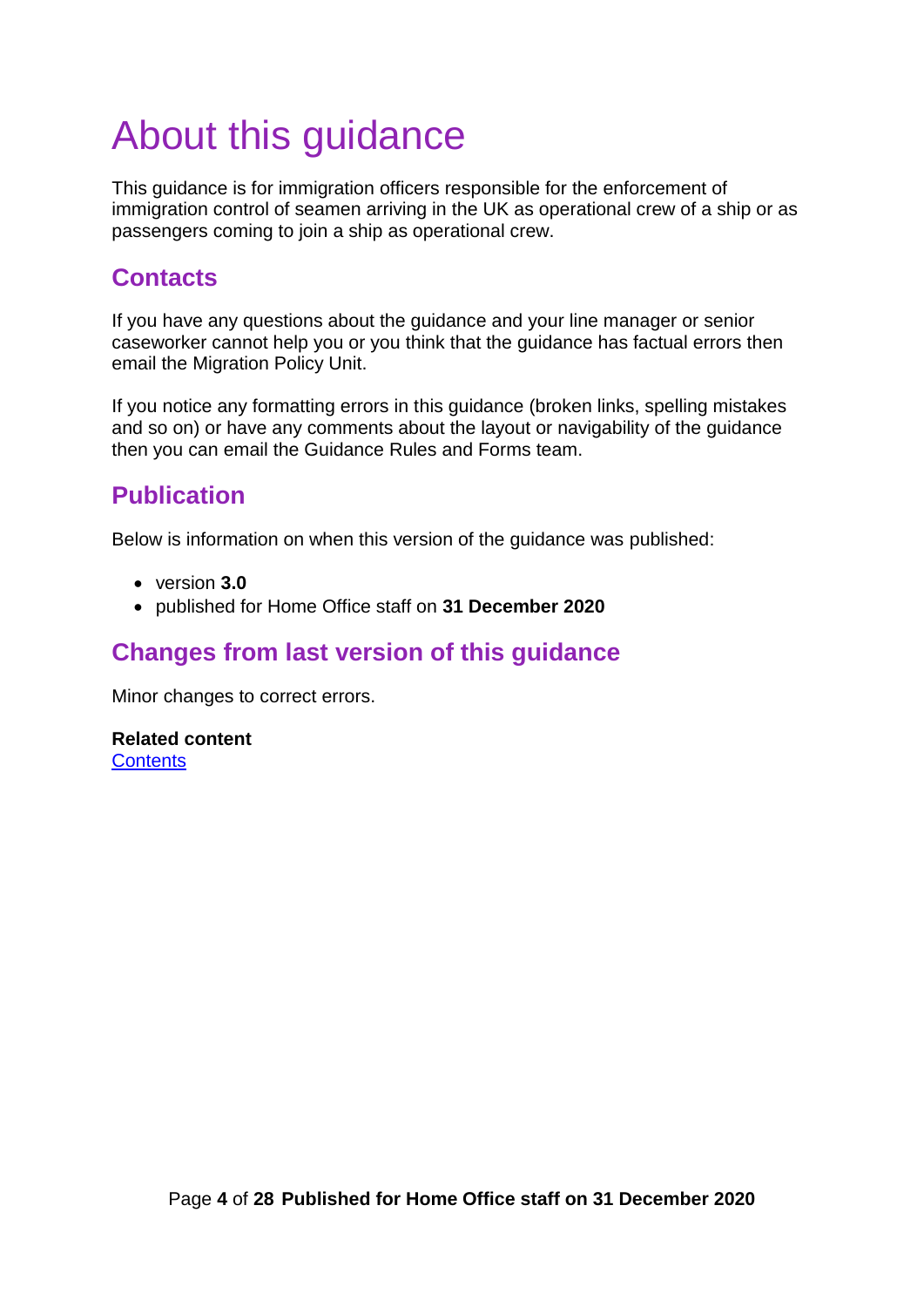# <span id="page-4-0"></span>Seamen

This guidance is based on:

- the Immigration Act 1971:
	- $\circ$  part 1, sections 8, 10 and 11
	- o part 3, sections 24 and 27
	- o part 4, section 33
	- o schedule 2
- the Immigration Rules 9.22.1
- International Labour Organisation Convention No. 108 on Seafarers' Identity **Documents**
- Maritime Labour Convention 2006.

Seamen are seafarers who earn a living by working on a ship and include:

- contract seamen
- other crew members

Contract seaman Contract seamen are seamen who are under contract to work on a particular ship at a particular time. It includes:

- those who are already crew members
- passengers who seek entry to the UK to join a ship as crew a person seeking entry to join a ship operating offshore in relation to the oil industry is a contract seaman, not an offshore worker as defined in the discretionary policy for such personnel, see [04.0 Offshore workers](https://www.gov.uk/government/publications/chapter-17-section-4-off-shore-workers)

Crew members Section 33(1) of the Immigration Act 1971 (the act) defines 'crew' as all persons actually employed in the working or service of a ship. For example, this may include:

- waiters, croupiers and hairdressers on a cruise ship
- divers, surveyors or technicians on an oil related ship

The deciding factor is that the member of crew satisfies the definition at section 33 and is 'actually employed in the working or service of the ship'. Trainee officers and ratings (ordinary seamen) are considered to be crew for the purposes of these provisions. Supernumeraries, stowaways and passengers. The names of crew are normally entered in the ship's articles but do not normally include passengers, supernumeraries or stowaways. If they do, such people are not crew as defined at section 33 of the act.

Since 20 August 2013 the requirement for a vessel to hold ship's articles no longer applies. It has been replaced by a requirement for every seaman to hold a seaman's employment agreement.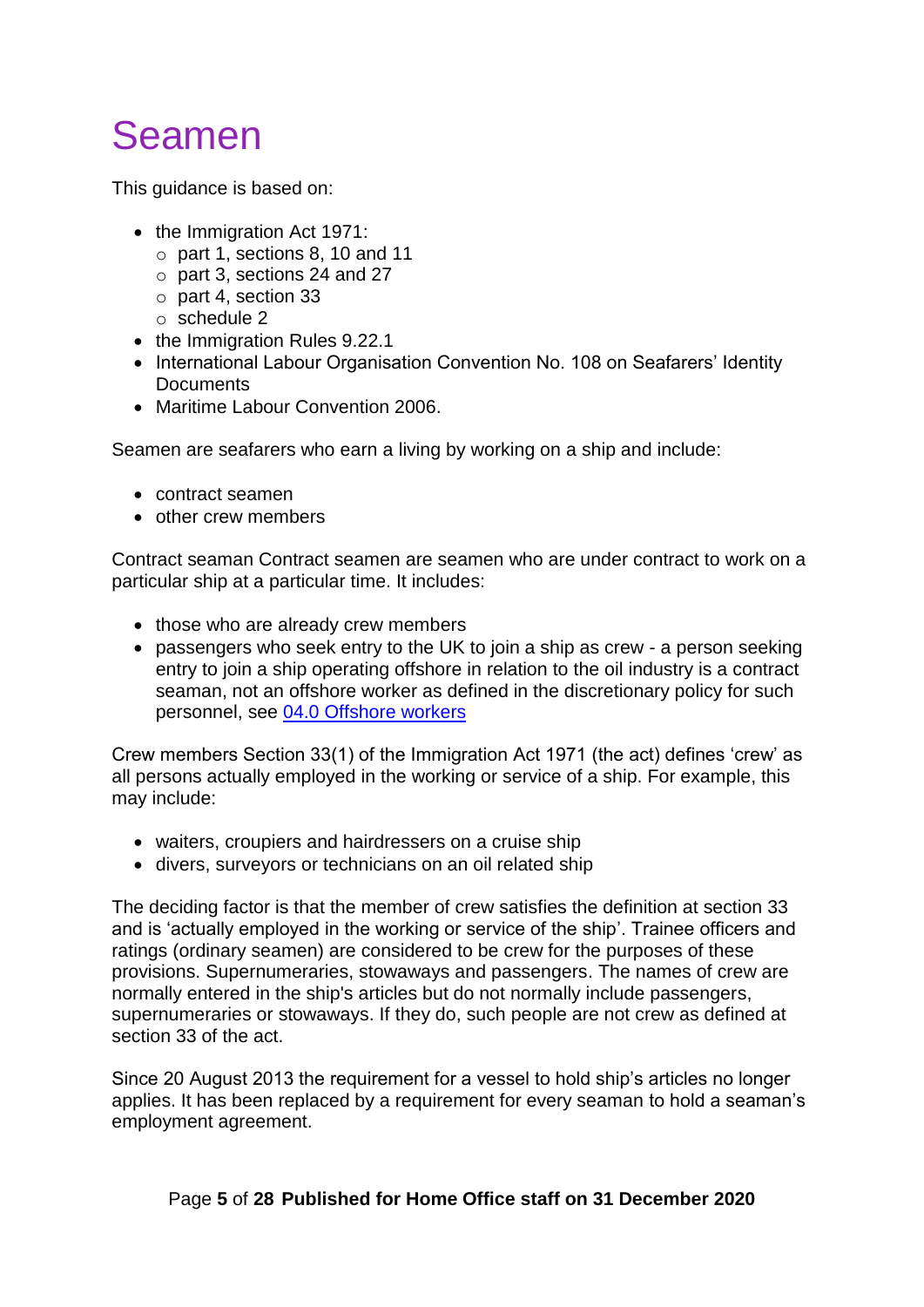# <span id="page-5-0"></span>**Pleasure craft**

In the case of pleasure craft, which includes yachts, only those working on board for pay are regarded as crew. Any other people are treated as passengers.

#### <span id="page-5-1"></span>**Temporary shore leave**

This is the leave to enter that is given to crew members who might have otherwise been eligible for entry to the UK without leave under section 8(1) of the act. Temporary shore leave is granted under paragraph 13 of schedule 2 to the act. Contract seaman leave This is the leave to enter that is given to passengers who arrive in the UK for the purpose of joining a ship as a member of its crew. Contract seaman leave is granted under paragraph 12 of schedule 2 to the act.

This section contains general information and procedures about immigration control of seamen at maritime ports. Crew who may enter without leave Under section 8(1) of the Immigration Act 1971 (the act), crew members of a ship may enter the UK without leave if they are under an engagement to leave the UK as crew of that ship and none of the following exceptions apply:

- a deportation order is in force against them
- they have at any time been refused leave to enter and have not since been given leave to enter or remain in the UK
- an immigration officer requires that they submit to be examined under schedule 2 of the act

No stamp or endorsement is required for entry under section 8(1) however checks must be conducted in line with the relevant provisions in the Border Force operating mandate about crew. Crew who enter lawfully by virtue of section 8(1) and seek to remain beyond the departure of their ship In line with section 11(5) of the act, crew who have lawfully entered the UK without leave under section 8(1) and seek to remain beyond the departure of their ship shall be treated as if they are seeking leave to enter and must be examined and granted or refused leave to enter as appropriate.

Crew who enter lawfully by virtue of section 8(1) and remain without permission beyond the time limited by section 8(1) (or are reasonably suspected of intending to do so) are liable for removal in line with paragraph 13(2) of schedule 2 to the act.

#### <span id="page-5-2"></span>**Crew who may not enter without leave**

The ability to enter the UK without leave under section 8(1) does not apply to crew in the following circumstances.

Crew who are subject of a deportation order or who have been previously refused and not subsequently granted leave. You do not need to re-examine or refuse leave to remain to crew on subsequent arrivals who you identify crew from the crew list as being the subject of an extant deportation order or have:

#### Page **6** of **28 Published for Home Office staff on 31 December 2020**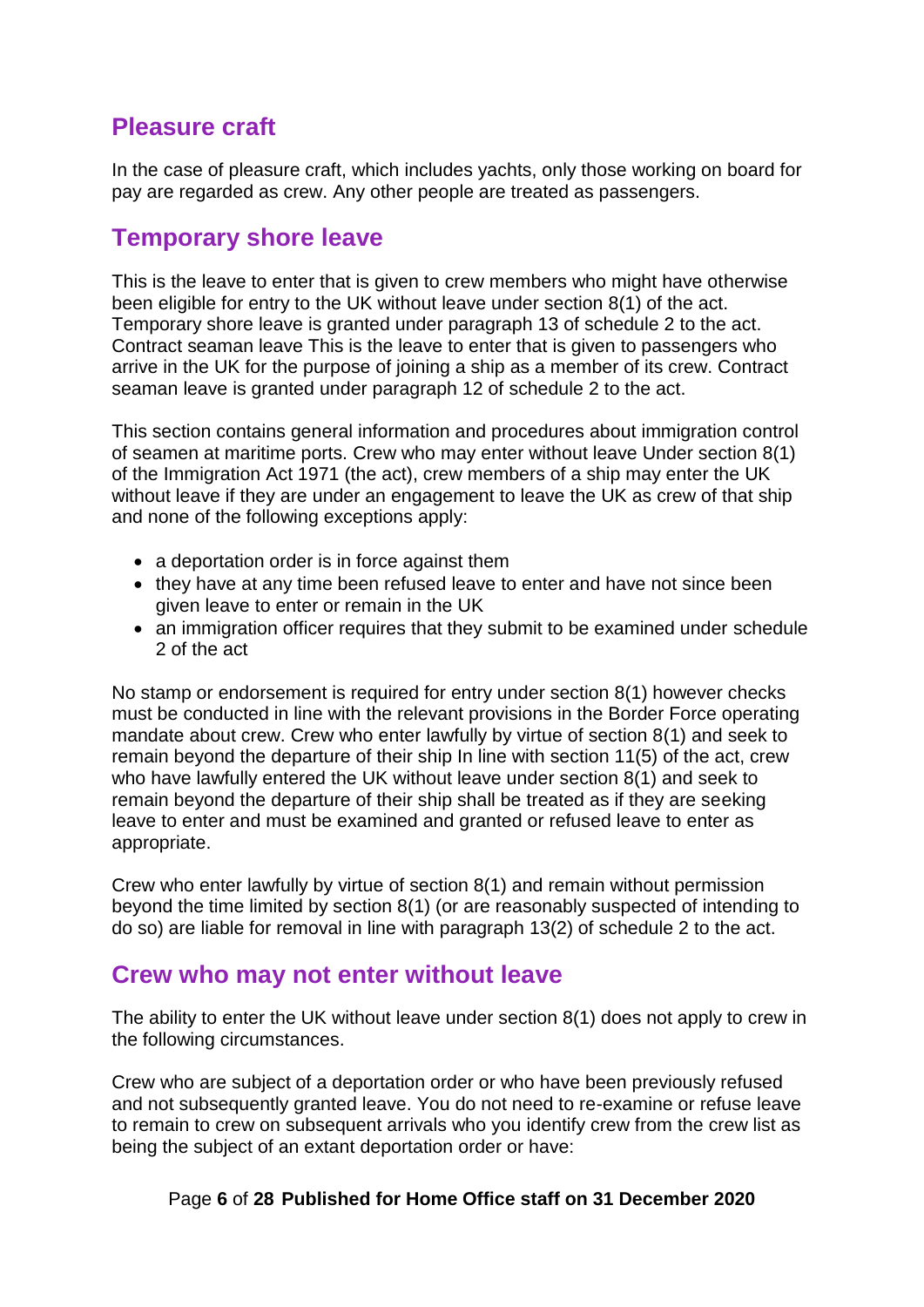- previously been refused leave to enter the UK not since then been given leave to enter
- not yet been ashore

You must:

- tell the captain of the ship that the crew member may not enter without leave under section 8(1) or have temporary shore leave under paragraph 13 on that or any subsequent voyage unless they are given leave to enter by an immigration officer
- serve the captain with form IS15 informing them of this and their responsibility and powers to make sure the person does not disembark in the UK

You do not need to:

- examine the crew member under schedule 2
- refuse leave to enter
- endorse the crew member's passport or make a report or entry on CID

You must, however, keep a local record and confirm any central record of the previous refusal. Before you issue a form IS15, you must refer full details to a Border Force higher officer for authorisation. They will consider if it is appropriate to examine the crew member under schedule 2 of the act to refuse entry on general grounds. Crew who are required to submit to examination under schedule 2 If you examine the crew member under schedule 2 of the act for any reason, they cannot enter without leave.

Crew who do not fall within the scope of section 8(1) but go ashore without leave will have entered without leave and be illegal entrants under section 24 of the act. You must inform your local immigration compliance and engagement (ICE) team of such cases.

This page explains the circumstances in which you must examine crew. Decisions about whether to examine crew members must be taken in line with the Border Force operating mandate. As an immigration officer, you have the power to examine any or all crew members on board a ship, including those not disembarking and seeking shore leave, in line with paragraph 2(1) of schedule 2 to the Immigration Act 1971 (the act). You have a power under paragraph 1(4) of schedule 2 to the act to board any ship for this purpose.

## <span id="page-6-0"></span>**Irish citizens**

Once free movement between the EU and UK ends on 31 December (11 pm), Irish citizens' status will continue to be protected. As a result, Irish citizens will not be eligible to apply for permission under the Immigration Rules.

You must examine a crew member when they: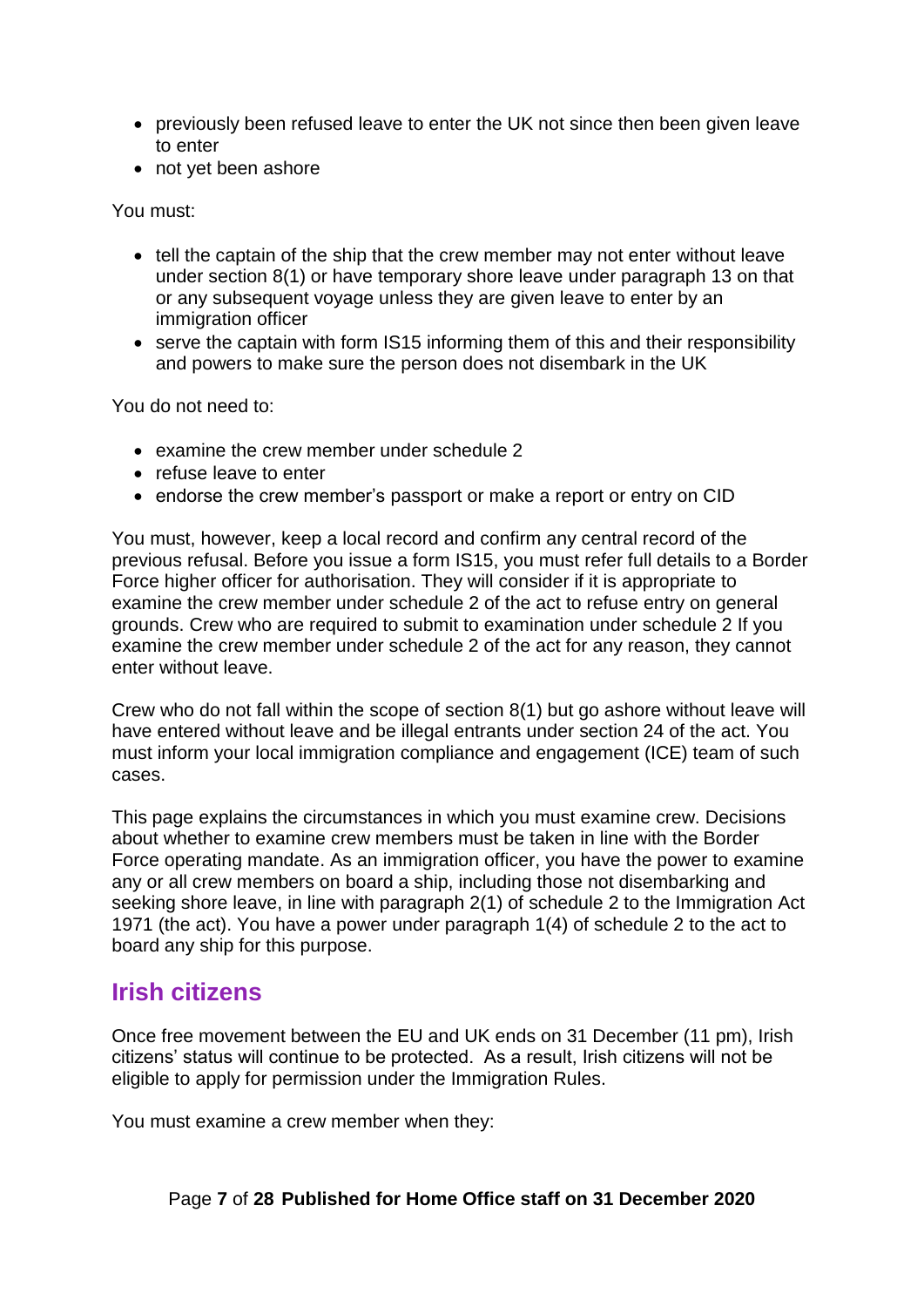- require leave to enter whether for temporary shore leave or otherwise, that is, they do not qualify for entry without leave under section 8(1) of the act:
	- o people who are the subject of a deportation (or exclusion) order must be examined and dealt with in line with current instructions for intercepting such people at the border each time they arrive at port (IOI (BF) 02 10 13 (01) Immediate handling of Exclusion Orders and Deportation Orders') seek leave to enter for discharge:
	- o to be repatriated by their employer or employers
	- $\circ$  for transfer to another ship
	- $\circ$  for hospitalisation

If you examine crew who have previously been refused leave to enter the UK and who have not since then been given leave to enter or remain, you must:

- refuse them leave to enter unless they qualify for entry under a category of the Immigration Rules or the ship has not been to a country outside the common travel area since the last refusal
- consider the reasons for the previous refusal of leave to enter before you grant any leave to enter

If you refuse leave to enter, you must be satisfied adequate arrangements are in place to make sure the crew member does not disembark and will leave the UK with the ship. If you examine crew under schedule 2 to the act, the provisions of section 8(1) no longer apply. You must always finish the examination of a foreign national crew member by granting or refusing leave to enter. This is even in cases where the crew member would have qualified for entry without leave under section 8(1) had you chosen not to examine them. For this reason, when you examine crew, officers who exercise dual powers under the act and the Customs and Excise

Management Act 1979 must make clear the legislative reason for any examination. model or variance of the Border Force operating mandate. For more information, see annexes A and B of the related link: Border Force operating mandate.

#### <span id="page-7-0"></span>**Crew lists**

The master of a vessel, other than a pleasure-craft, arriving from abroad must submit a crew list within twelve hours of arriving (the master's responsibilities are detailed in form IS6 which is available on CID).

The crew list must:

- detail all people on the ship at the time of arrival
- present all crew seeking to discharge from the vessel
- declare all passengers, supernumeraries and stowaways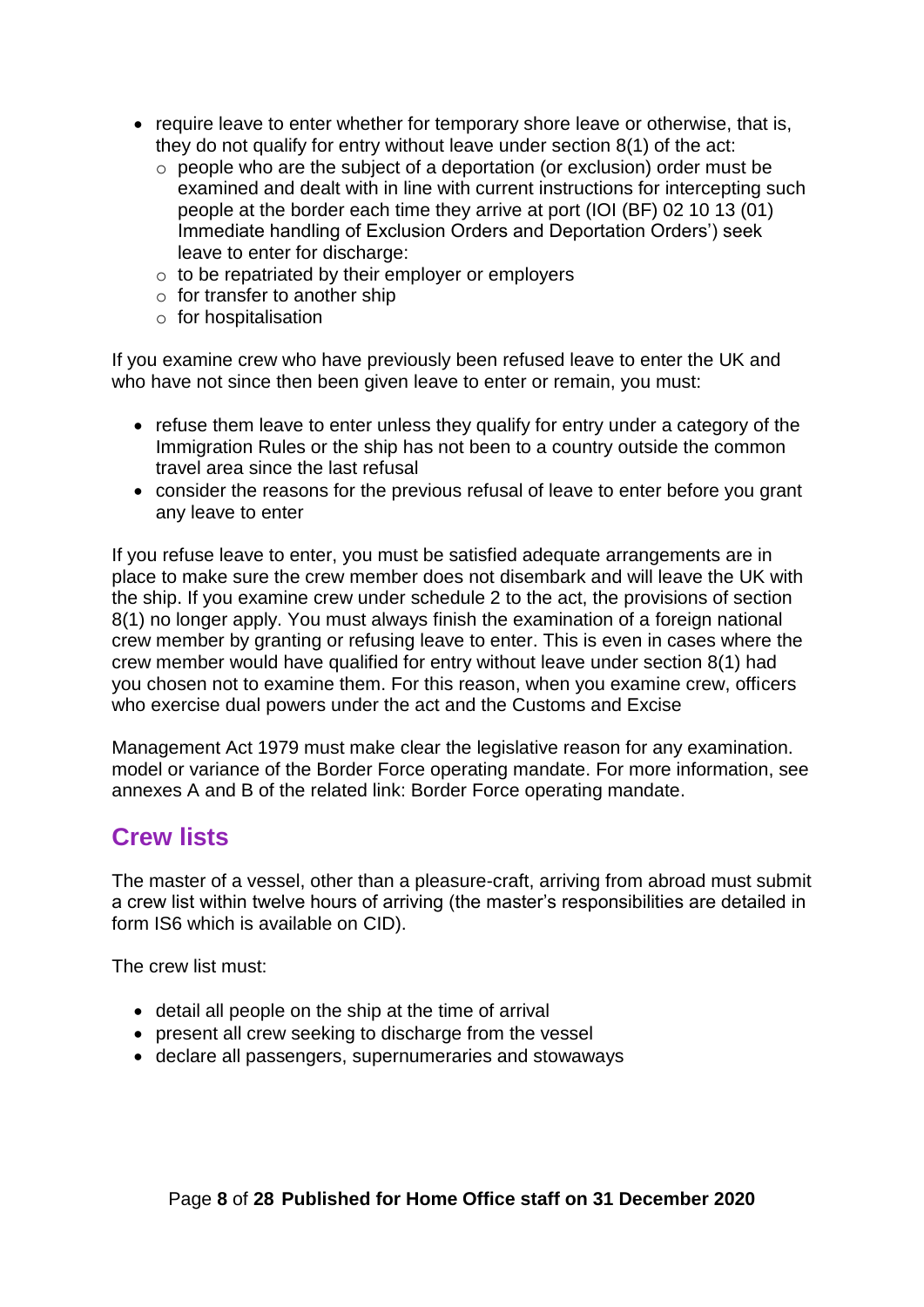# <span id="page-8-0"></span>Identifying crew for examination

When the master has submitted the crew list, you must check the crew in line with the crew variance of annex B of the Border Force operating mandate. For more information, see related link: Border Force operating mandate.

#### <span id="page-8-1"></span>Leave to enter for temporary shore leave

The requirements for granting a crew member temporary shore leave, they:

- have satisfactory documentary evidence of their identity, nationality and status
- are under contract, as a crew member, to a ship that is in UK waters and which is due to leave UK waters within a reasonable period of time and is not intending to operate wholly or largely in UK territorial waters
- do not intend to take employment, except as a seaman
- intend to leave the UK on the next sailing and do not intend to base themselves in the UK
- are not a person to whom any of the general grounds for refusal apply

#### <span id="page-8-2"></span>Granting leave to enter for temporary shore leave

If you examine a crew member, you must carry out the checks under the appropriate checks model or variance of the Border Force operating mandate. For more information, see annexes A and B of the related link: Border Force operating mandate.

When you examine crew and are satisfied, they will comply with the requirement to leave with the vessel, you must grant temporary shore leave in line with paragraph 13 of schedule 2 to the act using the 'temporary shore leave' stamp.

#### <span id="page-8-3"></span>Leave to enter for transfer to another vessel

You may grant leave to enter under paragraph 12 of schedule 2 to the act for crew members seeking leave to enter to transfer to crew another vessel in the UK if you are satisfied that they will comply and leave the UK on the specified vessel. They are not allowed to enter without leave under section 8(1) of the act. You must grant code 7 (contract seamen) leave. You may waive the UK visa requirement where the seaman has arrived in the UK as crew of a ship.

This page explains what to consider when seamen are working aboard specific vessels or performing specific roles.

Personnel of ships engaged in scientific service or training People engaged in scientific service or training are classed as crew provided, they are:

- actually employed in the working or service of the ship
- their full details and functions are clearly indicated on the crew list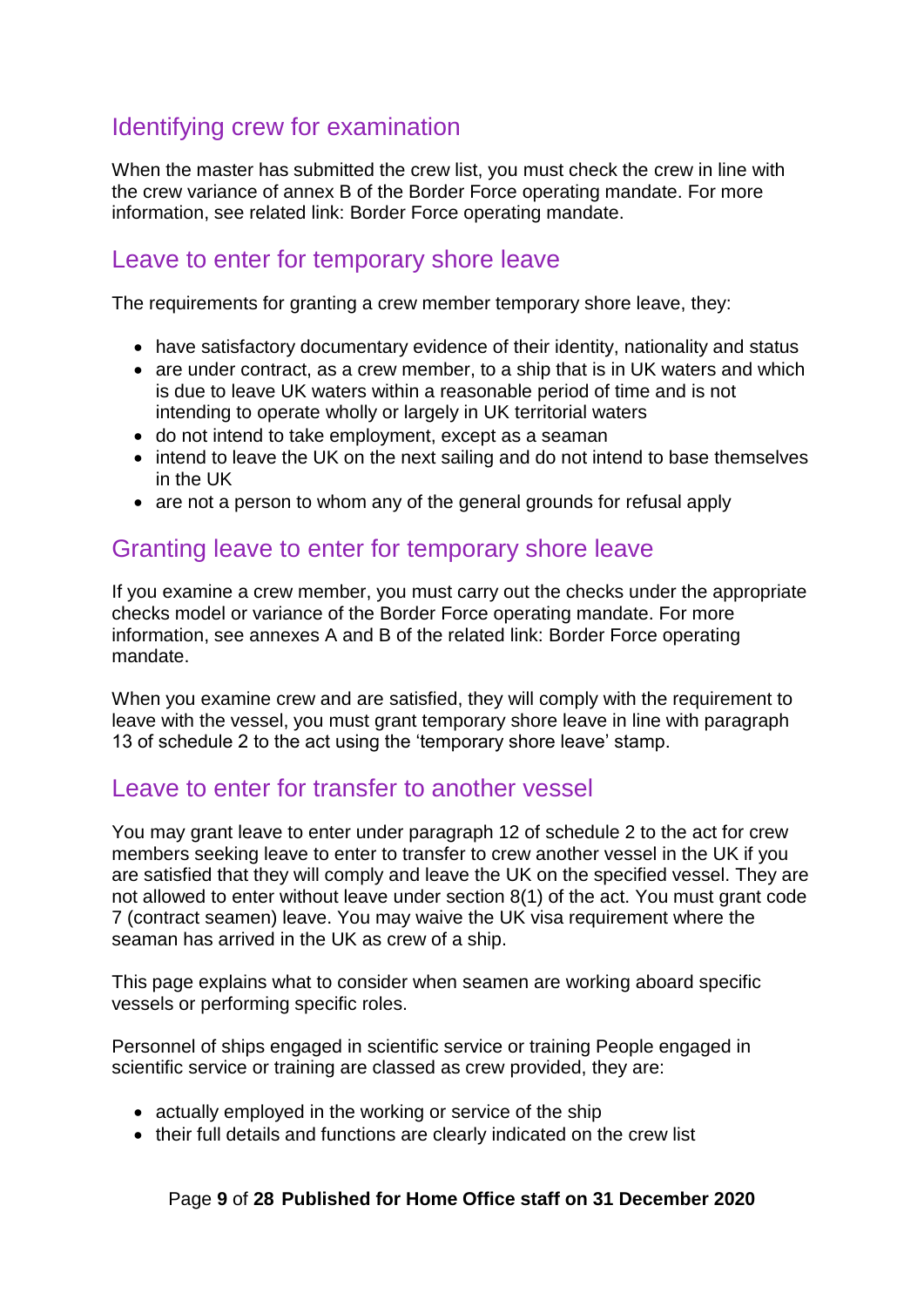You may also treat instructors and cadets, including those on some training vessels, as crew members. Crew members joining or accompanying ships that are refitting or under construction in the UK Seamen are allowed to join, or remain with, vessels that are refitting or under construction in the UK. If they arrive as crew of the vessel and are engaged to leave as crew of that vessel they will be eligible for entry without leave under section 8(1) of the Immigration Act 1971 (the act).

You may also examine them, however, under paragraph 2 of schedule 2 to the act if you have reason to believe they would not satisfy the requirements listed below. If, following a schedule 2 examination, you discover that they do satisfy the requirements listed below, they are eligible for temporary shore leave.

If they arrive as passengers seeking entry to join the vessel as crew, or arrive as crew of the vessel and are not engaged to leave as crew of that vessel but will leave the UK by other means, you may grant leave to enter on code 7, or code 5N, as appropriate, provided you are satisfied they are contract seamen and that:

- the vessel (not the one being refitted or under construction) is scheduled to leave UK waters within a reasonable period of time and it is not intended to operate wholly or largely within UK territorial waters thereafter
- they are required to work as crew members of the vessel while the refitting or construction is being completed
- they are not engaged in any work inconsistent with their normal crew rank, or rating, including any work related to the refit which may be considered employment for which permission under the points-based system or other authorisation is required
- they will have no recourse to public funds

If the length of the ship's stay or other factors give you cause for doubt that any of the above may not be satisfied, you may refuse leave to enter under the Immigration Rules.

# <span id="page-9-0"></span>**Seamen employed on British naval vessels as cooks or laundrymen**

A number of seamen of Chinese origin are employed on board British naval ships in capacities such as cooks or laundrymen. You must admit such seamen on code 7 (full records of such seamen are held at the immigration office in Plymouth).

## <span id="page-9-1"></span>**Fishermen**

You must deal with a person seeking entry under contract to join a fishing vessel as you would other contract seamen.

Crew working aboard a fishing vessel need permission to work if:

- they are foreign nationals
- the fishing vessel operates wholly or mainly within UK territorial waters (within the 12 mile limit)

Page **10** of **28 Published for Home Office staff on 31 December 2020**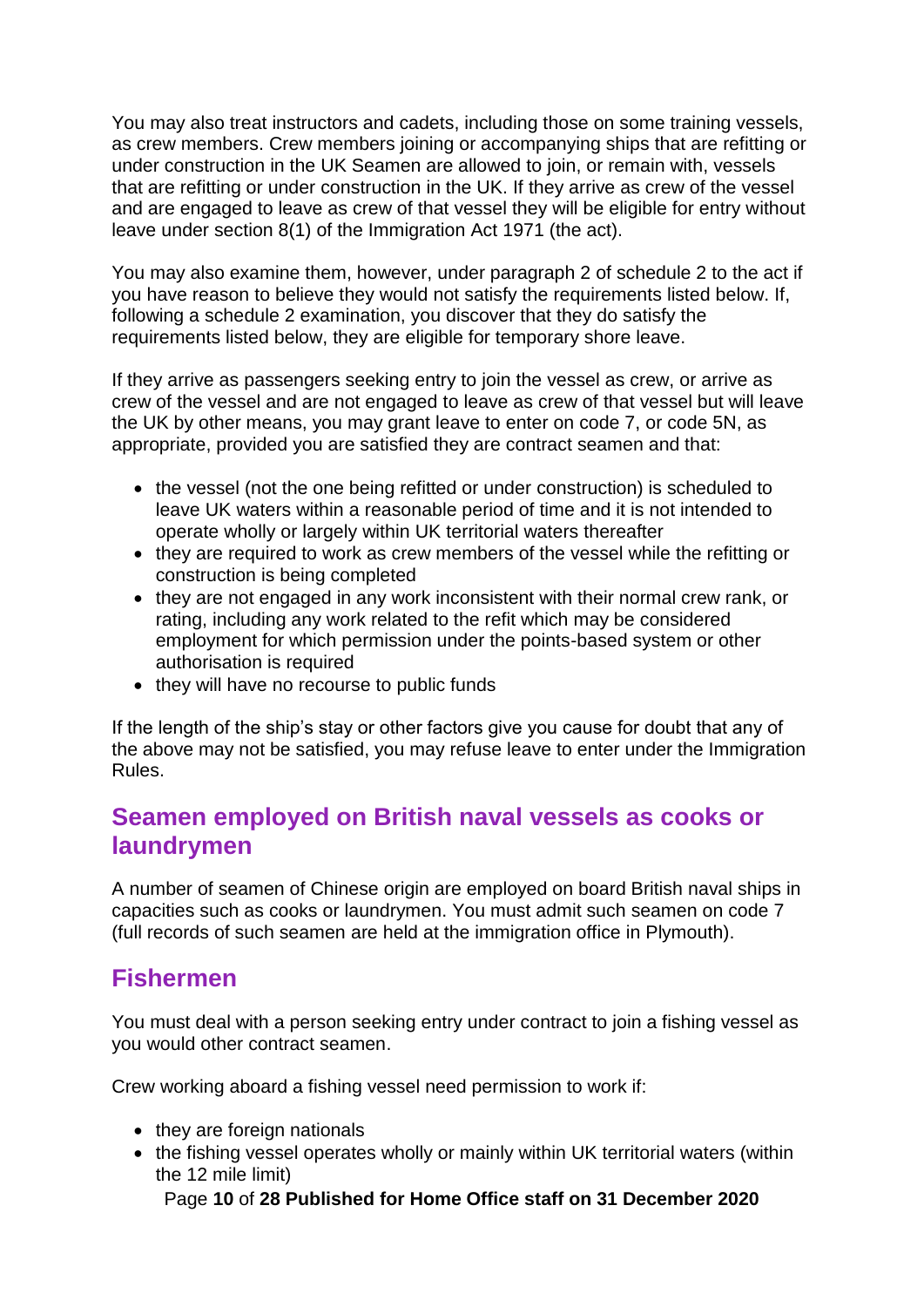# <span id="page-10-0"></span>**Crew of pleasure craft**

Crew of pleasure craft (including yachts) are seamen who:

- are professionally engaged and paid as crew of a pleasure craft
- satisfy the definition of crew in section 33(1) of the act

You must treat all other people arriving by pleasure craft as passengers.

# <span id="page-10-1"></span>Granting entry by fax

For yacht crew arriving at remote locations it will not always be practical or necessary for you to attend. In most cases you may grant leave to enter by fax on form IS 18 following a telephone interview.

Alternatively, you may:

• grant leave to enter as a visitor orally over the telephone providing you are satisfied the requirements of the relevant visitor category of the Immigration Rules have been met, or ask the person to present themselves at a specified immigration office to be examined.

This section explains what to consider when a crew member seeks leave to enter for discharge. Foreign nationals need leave to enter under paragraph 13 of schedule 2 to the Immigration Act 1971 if they are discharged and you must examine them.

Crew members may seek leave to enter for discharge:

- to be repatriated by their employer for transfer to another ship
- for hospitalisation

## <span id="page-10-2"></span>**Requirements for leave to enter for discharge**

The requirements to be met by a crew member seeking leave to enter the UK for discharge are:

- they have a passport or other document to establish their identity and nationality or citizenship
- they do not intend to seek or take employment in the UK
- they intend to leave the UK (unless they are entitled to indefinite leave) either on the ship to which they are being transferred or in line with arrangements made for their repatriation
- they are not a person to whom any of the general grounds for refusing leave set out in Part 9 of the Immigration Rules apply
- (for crew members being repatriated) they have satisfactory travel arrangements including assured admission to their final destination and all countries on the way

#### Page **11** of **28 Published for Home Office staff on 31 December 2020**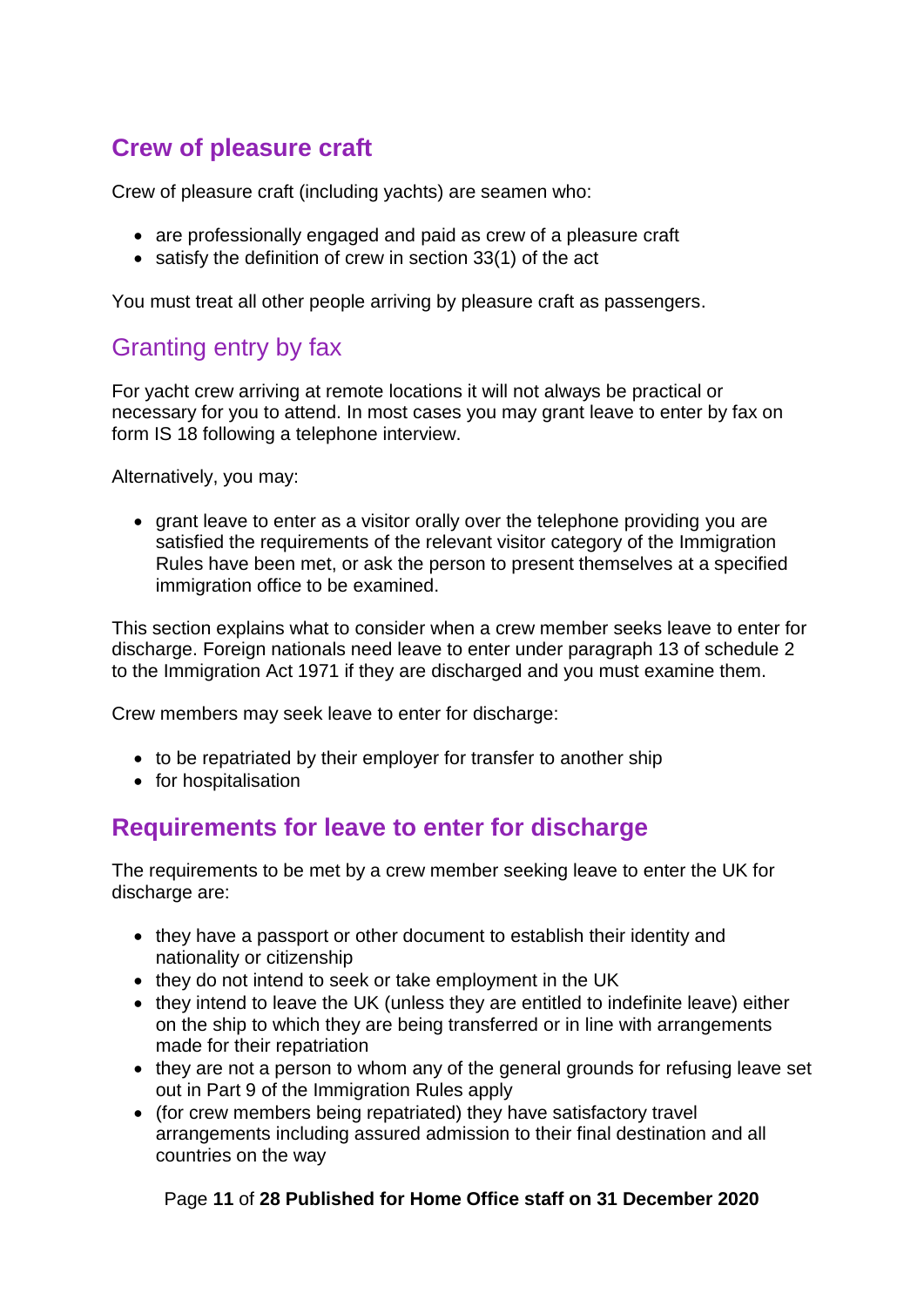• (for crew members seeking entry to receive hospital treatment) they confirm the owners or agents will make arrangements for them to be repatriated when their treatment is completed

Provided you are satisfied that these requirements are met and the seaman arrived in the UK as crew of the ship, you may waive the visa requirement for seamen seeking entry for discharge.

## <span id="page-11-0"></span>**Crew members being discharged seeking leave to enter as visitors**

Crew members being discharged from ships may seek leave to enter as visitors, either to rejoin their ships later in the UK or for a holiday before they go home. In such cases, you may grant leave to enter provided you are satisfied that the requirements:

- for a crew member seeking entry for discharge have been met (see above)
- of Appendix V of the Immigration Rules have been met (leave to enter as a visitor)

## <span id="page-11-1"></span>**Granting leave to enter**

If these requirements are met, you may waive the requirement for a UK visit visa. You must grant leave to enter on code 5N or code 3 (as appropriate) for six months, except in cases where leave is granted for the purpose of repatriation where leave should normally be granted, using the repatriation stamp, for up to seven days. Where you examine a crew member you must carry out the checks of the relevant checks model of the Border Force operating mandate.

# <span id="page-11-2"></span>**Seamen, Repatriation**

This section explains what to consider when a crew member seeks leave to enter for repatriation. Crew members who seek leave to enter to discharge from their vessel to return home must be examined and granted or refused leave to enter as appropriate.

To grant leave, you must establish the reason for repatriation at this time and be satisfied that:

- adequate arrangements have been made for the seaman to return home, including assured admission to their final destination and all countries on the way
- they will comply with these arrangements.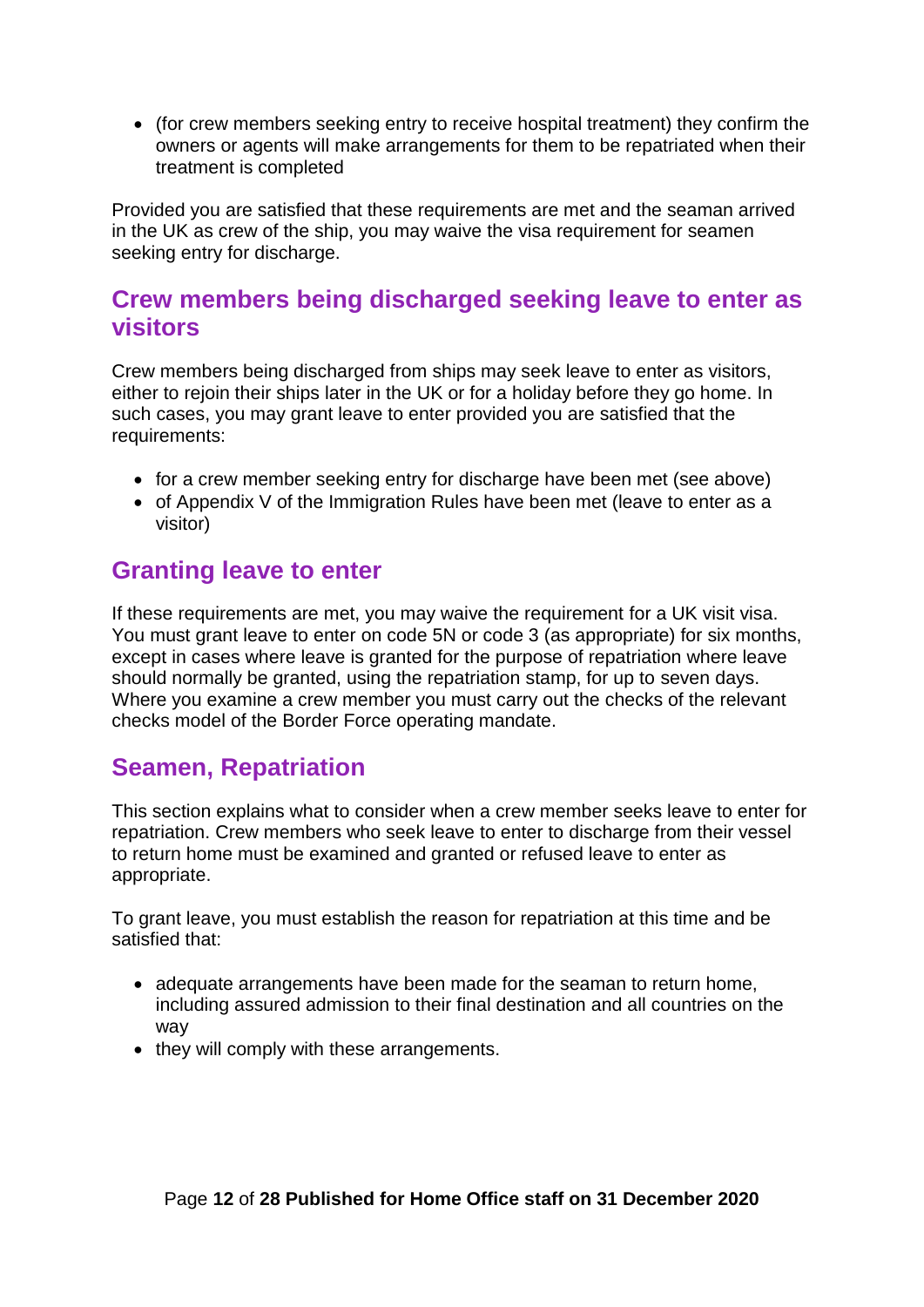# <span id="page-12-0"></span>**Granting leave to enter**

You should normally grant leave for a period not more than seven days using the repatriation stamp. If the above criteria are met you may grant code 5N, though this limits the power to enforce any failure to comply.

# <span id="page-12-1"></span>**Routine repatriations**

The majority of repatriations may be dealt with by telephone and fax without the need for routine attendance by an immigration officer. Where required, however, the crew member may be directed to attend a specified immigration office for further examination or it may be necessary for an immigration officer to attend. Where you examine a crew member you must carry out the checks of the relevant checks model of the Border Force operating mandate.

# <span id="page-12-2"></span>**Hospitalisation**

This page explains what to consider when a seaman seeks leave to enter for hospitalisation. The International Labour Organisation (ILO) Maritime Labour Convention (MLC) 2006 requires members give access to onshore medical facilities where seafarers on board ships in its territory are in need of immediate medical help. The MLC has been ratified by the UK and will enter into force on 7 August 2014.

Seamen requiring emergency medical treatment may be treated by the National Health Service (NHS), but owners or agents will often make, insurance funded, private medical care arrangements. In such cases you must grant temporary shore leave to enter on 'hospital conditions' if you are satisfied that:

- adequate arrangements have been made for the medical treatment
- the seaman will rejoin and sail with his ship or leave in line with arrangements for his repatriation when discharged from hospital

If a seaman who has been receiving treatment abroad is brought to the UK, either as crew or as a passenger, you must be satisfied that the owners or agents are willing and able to meet all the costs involved (there must be a written undertaking to this effect). The concession waiving the visa requirement for visa-national crew does not apply for seamen seeking entry as a passenger or supernumerary for nonemergency medical treatment. They must satisfy the requirements for entry as a visitor for private medical treatment.

## <span id="page-12-3"></span>Granting leave to enter

'Hospital conditions' require the seaman to leave the UK within a specified period after discharge from hospital (normally not more than seven days) and avoids the need to defer a decision, or speculate when discharge from hospital will be. You must grant these conditions using the hospital treatment stamp. When a seaman has been admitted to hospital in an emergency without the consent of an immigration officer, you must make arrangements to grant leave as soon as possible.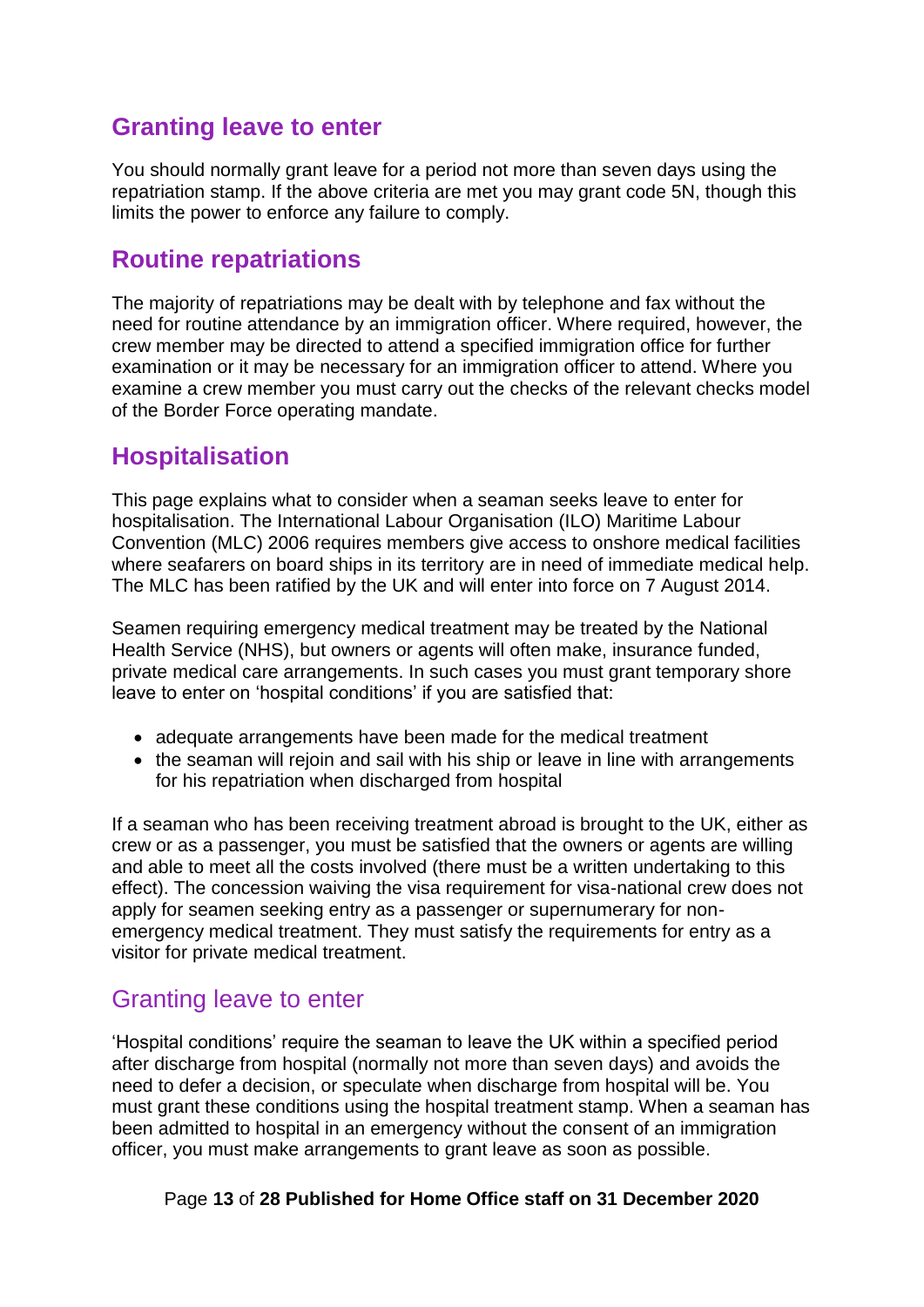# <span id="page-13-0"></span>**Extension of leave**

If it is not possible to arrange repatriation or removal within the period originally granted when the seaman first entered hospital, you may grant an extension providing enquiries confirm the sickness is genuine and requires treatment in the UK. Where you examine a crew member you must carry out the checks of the relevant checks model of the Border Force operating mandate. Guidance on medical emergencies can be found in the Border Force operations manual.

## <span id="page-13-1"></span>**Seamen Contract: seamen joining a ship in the UK leaving UK territorial waters**

This section explains what to consider when a contract seaman seeks entry to the UK as a passenger. Section 8(1) of the Immigration Act 1971 (the act), which provides for crew members to be allowed to enter without leave, only applies when a seaman arrives on a vessel of which they are a crew member and are engaged to leave as crew on that ship. Contract seamen joining a ship in the UK do not therefore fall within the scope of this section, nor do they fall within the crew variance of the Border Force operating mandate.

# <span id="page-13-2"></span>Examination

As an immigration officer, you have the power to examine any person who arrives in the UK on a ship, including those who are not disembarking and seeking to go ashore, for the purpose of deciding if they:

- are a British citizen
- require leave to enter or remain (and if so, whether leave should be refused, varied or revoked, as specified in section 2(1) of schedule 2 to the act)

You must subject contract seaman to the relevant checks model of the Border Force operating mandate.

# <span id="page-13-3"></span>Entry requirements

There is no requirement for contract seamen to get a work permit in respect of their employment whilst in UK territorial or internal waters if:

- the vessel is due to leave UK territorial waters again within a reasonable period of time
- it will not operate wholly or largely in UK territorial waters thereafter

If granting leave to enter, paragraph 12 of schedule 2 to the act permits you to limit the length of that leave to require:

- the contract seaman to leave the UK onboard a specific ship
- that they do so within a specified period of time (where the seaman arrives onboard a ship that is due to leave UK territorial waters)

Page **14** of **28 Published for Home Office staff on 31 December 2020**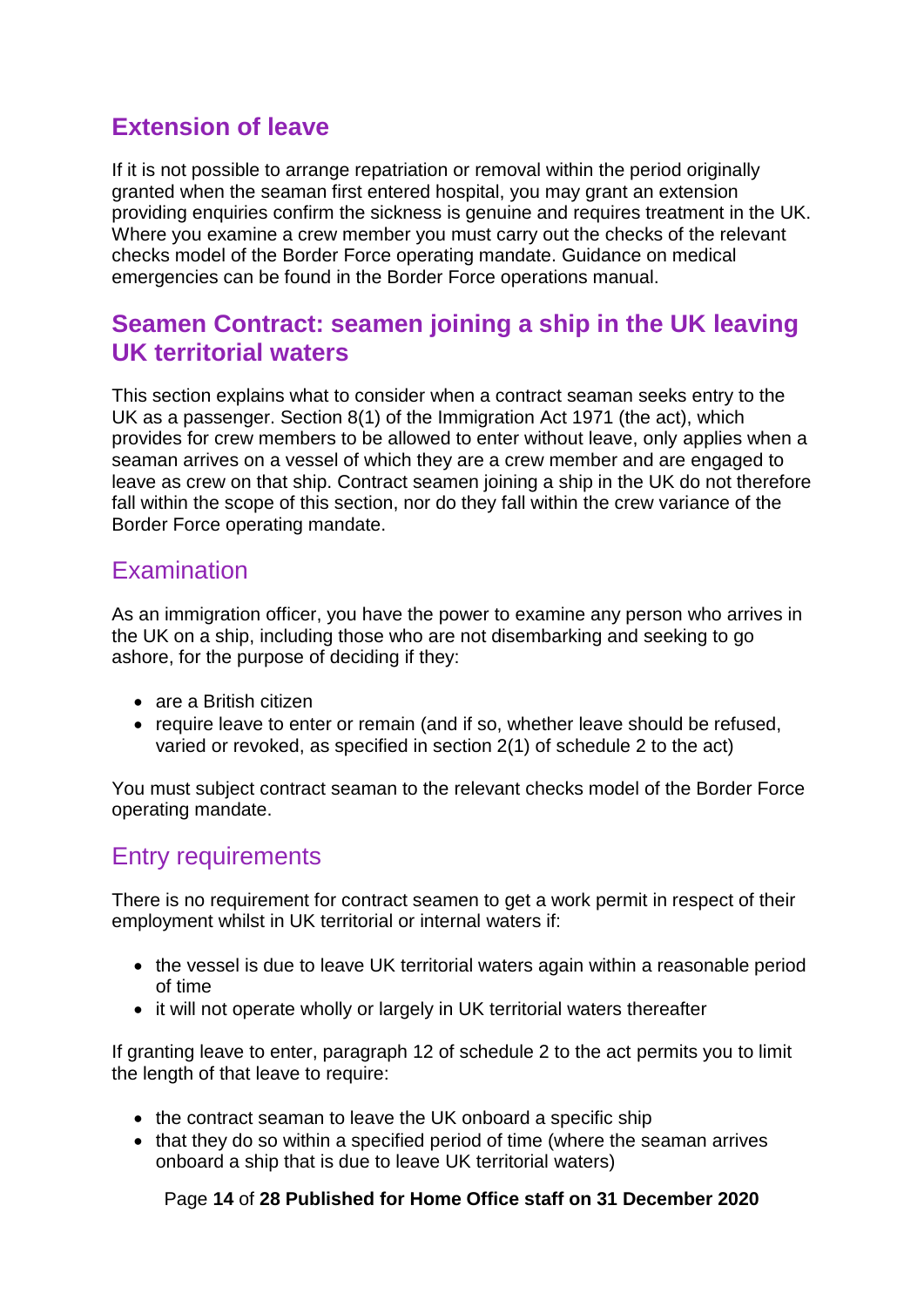# <span id="page-14-0"></span>**Evidence**

To qualify for entry as a seaman under contract to join a ship in the UK, a passenger must provide the following evidence:

- a valid passport, seaman's book, or other acceptable travel document:
	- o a seaman's book must confirm the passenger's identity, nationality and returnability - some seaman's documents do not satisfy these requirements and are not acceptable - for example, the blue British record of service seaman's book and the yellow Norwegian discharge or muster book. Seafarers identity documents (SIDs) issued in line with International Labour Organisation (ILO) Conventions No. 108 and 185 will generally meet the requirements. A seaman's book is not a mandatory requirement
- entry clearance (if the passenger is a visa national):
	- o Visa nationals who hold a seaman's book issued in line with ILO convention 108 (or ILO Convention 185 where the country, as a result of ratifying ILO185, has now denounced ILO 108) do not need entry clearance to join a ship as a contract seaman
	- o the UK does not require a visa for holders of a seaman's book issued by a signatory country, even if the holder is not a national of the issuing country for more information, see Holders of a seaman's document.
- a valid contract of employment establishing that the subject is, 'actually employed in the working or service of a ship':
	- o the contract must provide details of the subject's pay and conditions of service - this will help you assess if the passenger has an incentive to comply with the requirement to join and leave with the vessel - you must pay careful attention to the duration of the contract, and guarantee of repatriation, particularly where the ship is one which operates from the UK, but wholly in international waters. Such ships rarely, if ever go to a foreign port - the expiry of leave granted to a contract seaman is the departure of the ship from the UK, 'leaving', for the purposes of immigration control, being considered as going to a foreign port - you must be satisfied that the seaman will leave the UK by some means within a reasonable period of time and does not intend to base themselves indefinitely in the UK
	- o a seaman's employment agreement issued in line with the ILO Maritime Labour Convention (MLC) 2006 may meet this requirement
	- o a seaman's contract must meet the minimum standard required by the MLC for all crew seeking entry to the UK. Where you come across instances of seamen not being treated in line with the MLC you can report it to the Maritime Coastguard Agency by email or by telephone on 02380 329549.
- confirmation that the vessel to be joined is at port in the UK and due to leave UK territorial waters:
	- o UK territorial waters are defined as those within a 12 mile limit
	- $\circ$  the passenger will normally hold a letter from the ship's owner or agent confirming the vessel's location and sailing orders and giving a guarantee about the maintenance, accommodation and repatriation of the passenger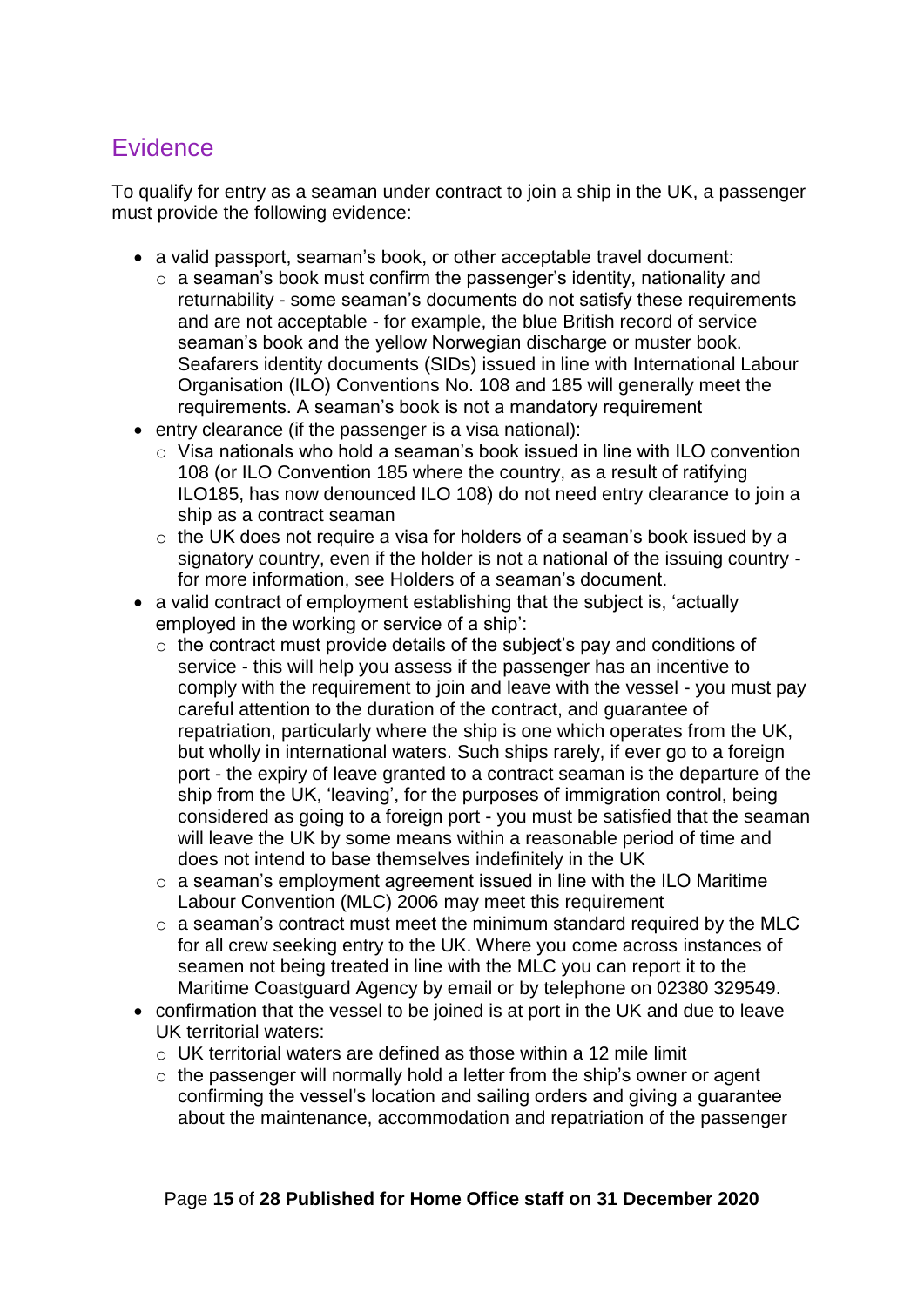If you wish to check the details, contact the UK agent and, in cases of doubt, the local immigration office, harbour master or other sources, including local Border Force intelligence.

In deciding if the vessel is due to leave UK territorial waters, you must consider that the seafarer may be joining a vessel whose movements are unscheduled (for example, 'spot market' vessels or cable repair ships) and which may not have a specific date of departure. In such cases, it is appropriate to take account of the vessel's previous movements to establish the likelihood of its future departure:

You must be satisfied that the passenger does not intend to base themselves in the UK, wholly or largely in UK territorial waters or take employment on land in the UK.

Necessary funds and onward ticketing.

#### <span id="page-15-0"></span>Leave

The leave that is to be granted to contract seamen who meet the above criteria is either:

- Code 7 (contract seaman):
	- o Code 7 requires the seaman leave on their vessel. If the seaman fails to comply, or you reasonably suspect them of an intended failure to comply, you can enforce removal under paragraph 12(2), schedule 2 of the act
- Code 5N (code 3 is not appropriate):
	- o Code 5N does not require the seaman leave on their vessel so you must only use code 5N when you are satisfied that they will comply with such leave - if the seaman fails to comply with code 5N, you can only enforce removal if they breach the conditions of their leave, or you establish evidence of illegal entry by deception - where you have doubts which do not warrant refusal, you must grant entry on code 7 - visa nationals admitted without a visa in line with the ILO108 concession must be admitted on code 7, not code 5N

#### <span id="page-15-1"></span>Referrals where risks or concerns are identified

Officers should refer details of contract seamen to the relevant Regional Command and Control Unit (RCCU) by email as set out below where there are specific concerns about the embarkation of that individual.

In line with the vulnerability and threat assessment referred to in Annex A of the Border Force Operating Mandate, where an individual's behaviour or circumstances indicate that they may be:

- of interest from a counter terrorism perspective they should be referred to a Special Branch officer
- of interest from a criminal perspective they must be referred to the relevant agency (police, Immigration Enforcement crime team, the National Crime Agency or HMRC)

Page **16** of **28 Published for Home Office staff on 31 December 2020**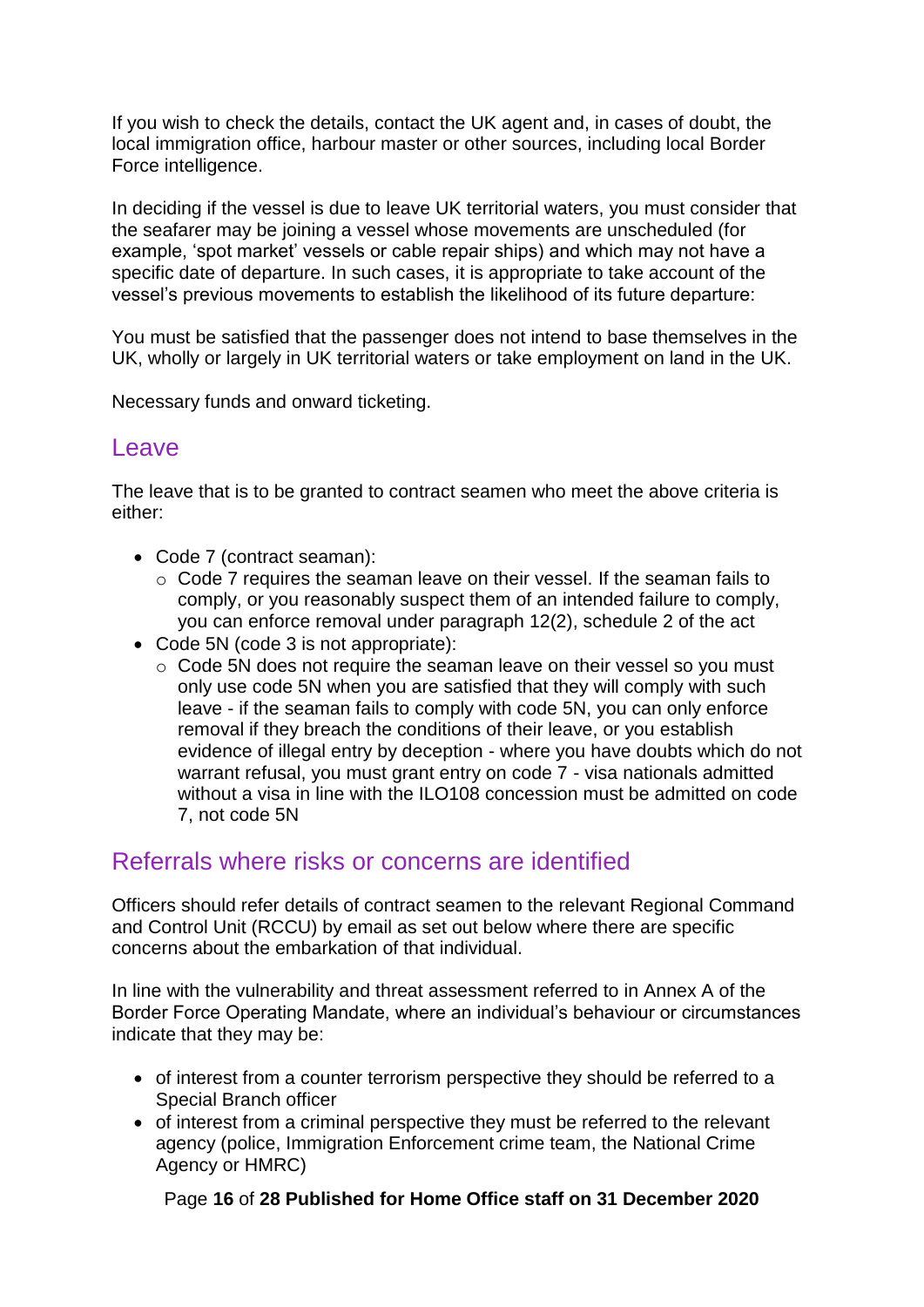Following the referrals outlined, if it is agreed the passenger can proceed, officers should agree with the relevant authority whether a check on embarkation would be recommended. However, in cases where the threshold to refer to the above authorities are not met, but you still think an onward referral to the departure port would be helpful then referral should be made with the authority of a Higher Officer.

Where there may be safeguarding concerns, officers should also consider the Modern Slavery guidance. When making onward referral the arrival port should detail:

- the local UK agent
- the duration of contract
- the estimated date of sailing referrals should be emailed to the relevant Regional Command and Control Unit who will assess and pass on to the relevant embarkation port for further action

The embarkation port will assess the referral based on risk and local intelligence and take the appropriate action, satisfy themselves that the entrant has complied:

• or take relevant enforcement action in line with paragraph 12(2) of schedule 2 of the act

There is no longer a requirement to forward on a Landing Card or make onward referrals in all cases. Officers should continue to test credibility as they would do with any arrival and refuse leave to enter wherever necessary. Onward referral should not be an alternative to refusing leave to enter where justified.

## <span id="page-16-0"></span>**Seamen in transit to or from a vessel in a third country**

This section explains what to consider when a seaman seeks entry as a passenger in transit to or from a vessel in a third country.

A seaman seeking entry for this purpose must be dealt with as a transit passenger in line with current rules and policy.

Visa national seamen in such circumstances who hold a Seafarer's Identity Document issued in line with the International Labour Organisation (ILO) Convention 108 or 185 may not need a visa (including direct airside transit nationals).

#### <span id="page-16-1"></span>Leave

The leave that is to be granted to seamen seeking entry as a passenger in transit to or from a vessel in a third country is either:

- Code 5N
- Code 3 (for visa nationals or direct airside transit nationals where you have doubts but they are insufficient to refuse leave to enter)

#### Page **17** of **28 Published for Home Office staff on 31 December 2020**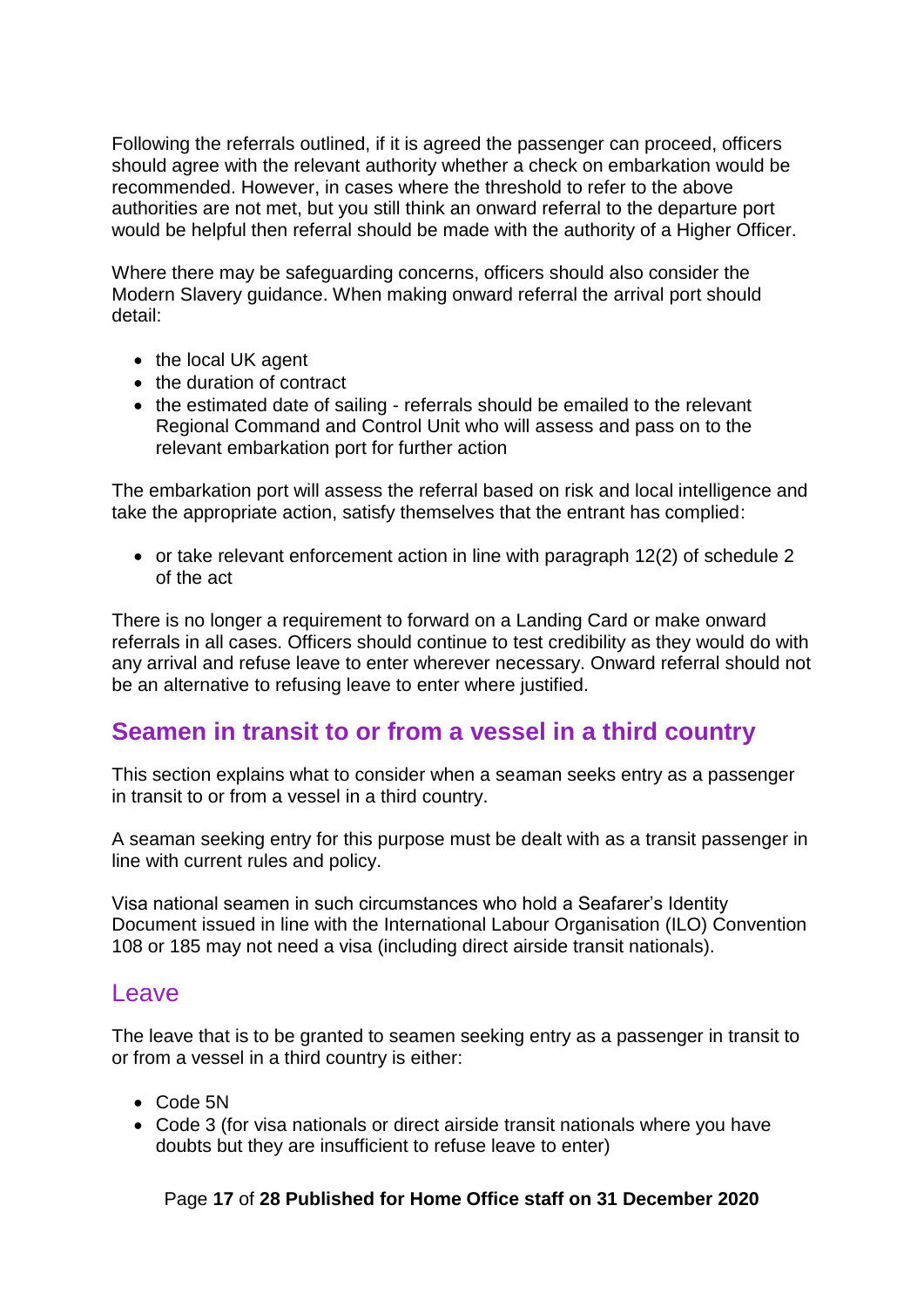This section gives examples of special classes of seamen and what to consider when such seamen seek entry. Special classes of seamen may arrive as either crew or passengers.

This page explains what to consider when a seaman presents a seaman's document issued by a signatory country of the International Labour Organization (ILO) Convention108 (and in limited circumstances ILO No. 185). International Labour Organization (ILO) Convention No. 108 The ILO Convention No. 108, article 6 requires the UK to:

- permit the entry of a seaman holding a valid seaman's identity document, when entry is requested for leave to go ashore temporarily while the ship is in port
- (where a seaman's identity document contains space for appropriate entries) to permit entry of a seafarer holding a valid seaman's identity document when entry is requested for the purpose of:
	- $\circ$  joining their ship or transferring to another ship
	- o passing in transit to join their ship in another country or for repatriation
	- $\circ$  any other purpose approved by the authorities of the member concerned

In line with article 4 of ILO No.108, the document must contain a statement that it is a seaman's identity document for the purposes of the convention.

Before allowing entry to the UK for one of the purposes specified above you must have satisfactory evidence of a seaman's intention (and of their ability to carry out that intention), including documentary evidence from the:

- seaman
- owner or agent concerned
- appropriate consul

You may also limit the seaman's stay to a period considered reasonable for the purpose in question. There is nothing in these provisions which restricts the UK's ability to prevent an individual from entering or remaining in its territory. For more information see [Signatories of ILO No. 108.](https://www.ilo.org/dyn/normlex/en/f?p=NORMLEXPUB:11300:0::NO::P11300_INSTRUMENT_ID:312253)

#### <span id="page-17-0"></span>**International Labour Organization (ILO) Convention No. 185**

The UK agreed ILO Convention No. 185 in 2003 but to date has not ratified it. A small number of countries whose seafarers previously qualified for visa exemption under ILO No.108, have begun to ratify ILO No. 185 (including France, Azerbaijan and Moldova). As a result of ratifying ILO No. 185 these countries are applying a revised form of the convention. Holders of documents issued by these countries, however, must continue to be treated as visa exempt for the purpose of gaining entry to the UK.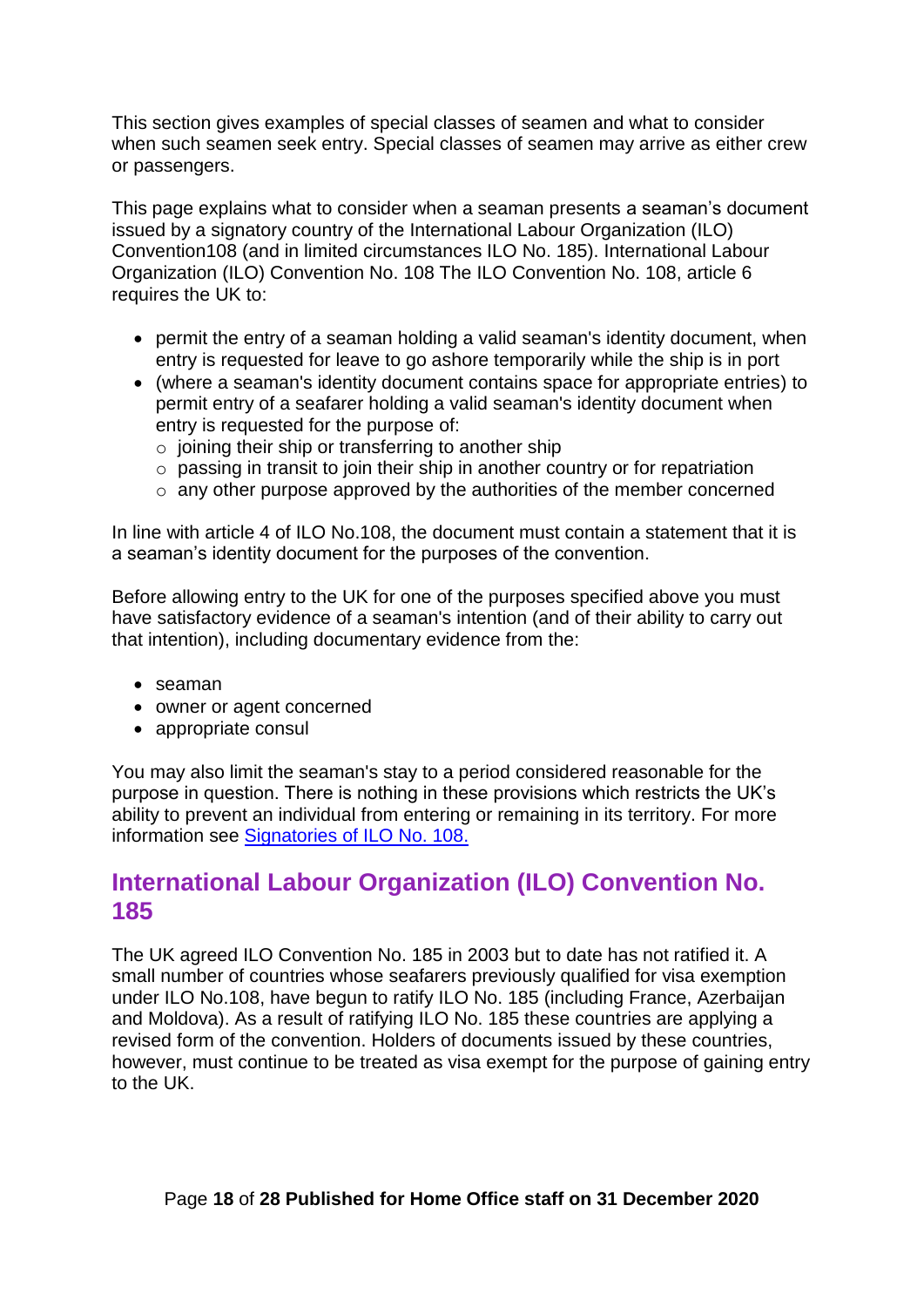#### <span id="page-18-0"></span>Visa waiver

In line with these obligations, you may waive the mandatory visa requirement for visa-national holders of seamen's documents issued in line with ILO Convention No. 108 (and No. 185 where the country, as a result of ratifying ILO No. 185, has now denounced ILO No. 108).

The holder of a convention document does not need to be a national of the issuing country but must be returnable to that country. This may be critical for removal directions to be issued so you must make sure the document is valid for this purpose.

The concession waiving the visa requirement applies only to operational seafaring crew engaged in their professional duties, for example:

- joining a ship due to leave UK territorial waters
- repatriating from a ship
- in transit to or from a ship in a third country
- discharging from a ship for necessary medical treatment

It does not apply to seamen or holders of seamen's documents who are either:

- travelling for other purposes, including employment where permission to work is
- needed
- not actually employed as crew of a vessel and travelling in relation to that employment, for example, those seeking entry as:
	- o visitors (including business visitors)
	- o nautical students
	- o offshore workers
	- o crew wives or dependants not engaged as crew (see below for more
	- o information)
	- o other supernumeraries

The convention does not itself give a right of entry and specifically allows for entry to be refused if you are not satisfied that a person will comply with the conditions of entry. Seaman's documents are issued freely by most signatory countries and do not in themselves confirm that the holder is a genuine professional seaman. Intelligence indicates that people have sought to avoid UK visa requirements by abuse of the No. 108 Convention, for example seeking entry to join vessels that do not exist. You must examine such passengers and documents carefully.

## <span id="page-18-1"></span>Checking the document is compliant

Seamen's documents issued in line with the convention must say they have been issued for the purpose of the convention. A document without this statement may indicate it is noncompliant for this purpose. Non-compliant documents include:

• discharge books, for example: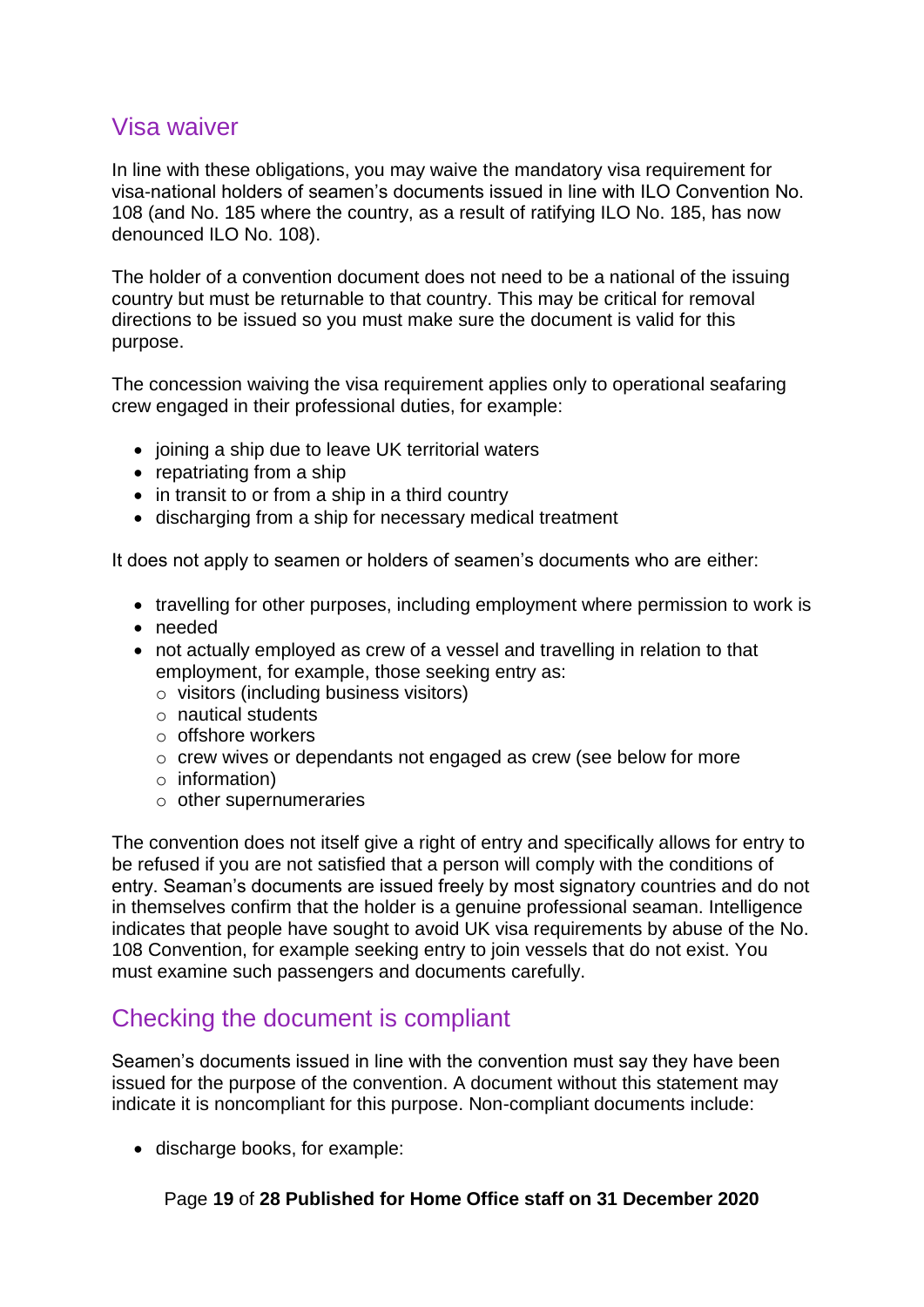- o British blue (see 'Temporary concession for British seaman's discharge books' below)
- o Norwegian yellow
- maritime certificates of competency
- safety certificates
- letters stating an application for a convention document is being processed but not yet issued

#### <span id="page-19-0"></span>Temporary concession for British seaman's discharge books

British seaman's discharge books are to be deemed compliant for the purposes of the visa waiver until 31 August 2014.

#### <span id="page-19-1"></span>Visa waiver for dependants accompanying crew on board ship

You may apply a limited concessionary visa waiver for a dependent spouse, partner or child under 18 years (each as defined in the relevant Immigration Rules) who is accompanying a crew member on board ship where:

- the dependants will remain with the ship
- leave the UK with the ship

The concession does not apply to visa nationals who require a visa even for direct airside transit. You must only apply the concessionary visa waiver if you are satisfied the dependant meets the requirements of the current rules for visitors or child visitors.

You must not apply it if the dependant:

- does not intend to remain with the ship
- seeks entry for any other purpose
- proposes to leave the UK other than by sea with the ship on which they and the crew member arrived

If you are satisfied the dependant meets the requirement for the concessionary visa waiver, you must grant leave to enter on the temporary shore leave stamp.

This page explains what to consider when you examine shipwrecked seamen or stowaways.

#### <span id="page-19-2"></span>**Shipwrecked seamen**

You may grant shipwrecked seamen, professional or otherwise, discretionary leave to enter outside the Immigration Rules. They will usually be cared for by a local shipping agent, the Shipwrecked Mariners Society or the Mission to Seafarers. When you think granting leave to enter inappropriate, for example where a deportation order is in force, you must refer to a senior officer first. Shipwrecked seamen must not be detained without referring the case to an inspector or senior officer.

Page **20** of **28 Published for Home Office staff on 31 December 2020**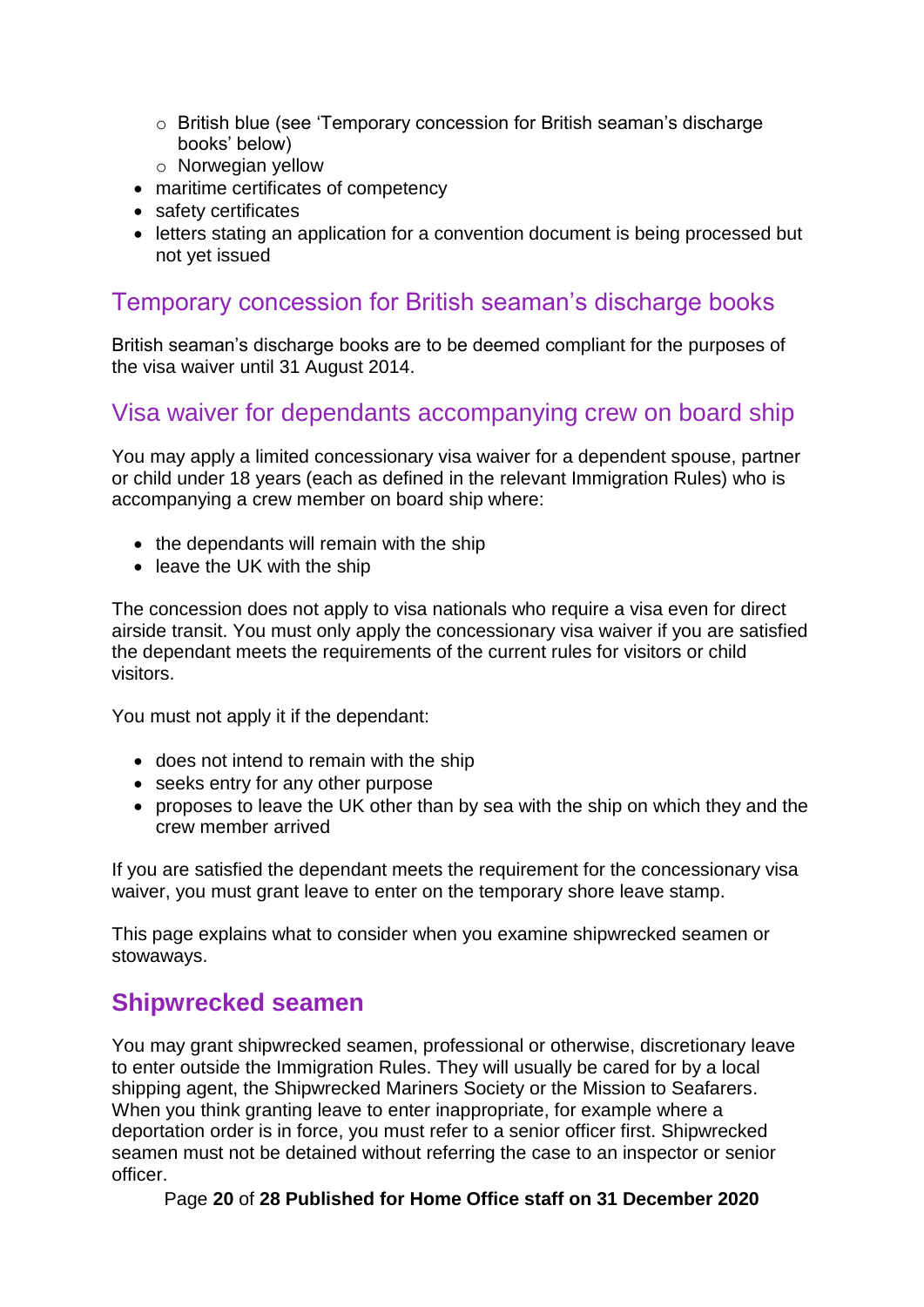#### <span id="page-20-0"></span>**Stowaways**

Stowaways are not crew members and you must not treat them as such.

This page explains what to do when you suspect a seaman has failed to comply with the requirement to leave the UK.

This is for cases were the requirement was for the seaman to leave the UK on the ship on which they were required under contract to leave under section 8 of the Immigration Act 1971 (the act) or with the conditions of any temporary shore leave granted.

Section 11(5) of the act states that a seaman who has entered without leave under section 8(1) of the act but seeks to remain beyond the departure of the ship he arrived on shall be treated as if were seeking to enter the UK. In such circumstances, you must examine the seaman in line with paragraph 2(1) of schedule 2 of the act and grant or refuse leave in line with the Border Force operating mandate and the Immigration Rules.

A seaman is liable for detention and removal in line with paragraphs 12(2), 13(2) and/or 14 of schedule 2 of the act if they fail to comply, or are reasonably suspected of an intended failure to comply, with the:

- requirement to leave the UK on the ship on which they were required under contract
- to leave under section 8 (1) of the act where leave is not subsequently granted
- conditions of any leave which required them to join and/or leave the UK on a specific ship, or within a specified period of time in line with arrangements for their:
	- o transfer
	- o hospitalisation
	- o repatriation

You must use forms in the IS85 series in these circumstances.

In such cases, you must signal (put the wording below) on the seaman's travel document:

• 'Form IS85 issued at [insert name of port] on [insert date].'

#### <span id="page-20-1"></span>**Responsibility for costs**

The costs of custody, accommodation and maintenance due to a crew member's failure to comply are determined by paragraphs 19 and 20 of schedule 2 of the 1971 act. Such costs will normally be the responsibility of the owners or agents of a ship directed to remove the individual under paragraphs 12(2) and 13(2) of schedule 2 but if costs are liable at public expense you must get an immigration officer of inspector grade to authorise your decision.

Page **21** of **28 Published for Home Office staff on 31 December 2020**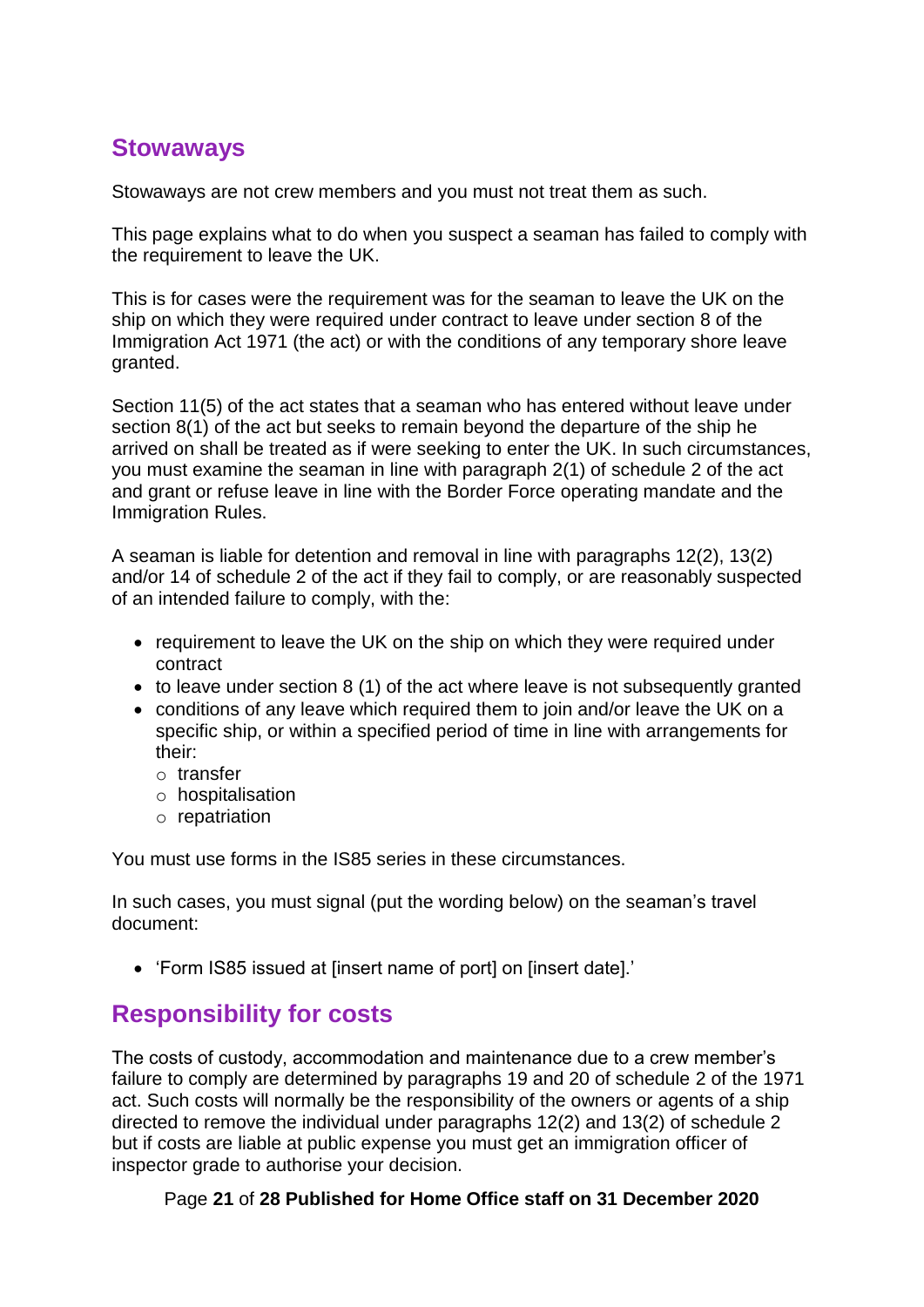Deserters or those who fail to comply, but are not apprehended, remain liable for detention and removal. You must notify the owners and/or agents of their responsibility by serving form IS2.

# <span id="page-21-0"></span>**Seamen who desert in the Republic of Ireland**

A seaman who has deserted a ship in the Republic of Ireland and who subsequently enters the UK without leave is an illegal entrant. If you apprehend such a seaman, you should normally remove them to the Republic of Ireland after consulting the Department of Justice in Dublin using the contact details below:

#### **Official – sensitive; start of section**

The information in this section has been removed as it is restricted for internal Home Office use.

#### **Official – sensitive: end of section**

This section explains the circumstances in which seamen need permission to work.

#### <span id="page-21-1"></span>**Permission to work required**

Seamen seeking leave to enter the UK for employment must have permission to work under the Immigration Rules unless they are under contract to join a ship due to leave British waters. Where a vessel operates wholly or mainly within the 12-mile limit of UK territorial waters, a foreign national seaman working aboard requires permission to do so. The fact that a vessel leaves UK territorial waters for a short period only does not allow a seaman to avoid this requirement.

Where the requirement to obtain permission to work applies, the seaman will need entry clearance and permission to work.

Examples of employment requiring permission to work include, but are not restricted to:

- domestic passenger ferry services between UK ports where the ship involved has a passenger certificate:
	- o this includes 'ro-ro' services which carry 12 or more lorry drivers as these must have a passenger certificate, but it does not include voyages to the Isle of Man or the Channel Islands
- scheduled domestic freight services (a 'scheduled' service is defined as a publicly
- available service between the same 2 or more ports with voyages operated either according to a published timetable or on such a regular or frequent basis that they constitute a recognisable systematic series)
- inshore dredging
- harbour and estuary operations and other port services
- fishing vessels operating wholly or mainly in UK territorial waters

Page **22** of **28 Published for Home Office staff on 31 December 2020**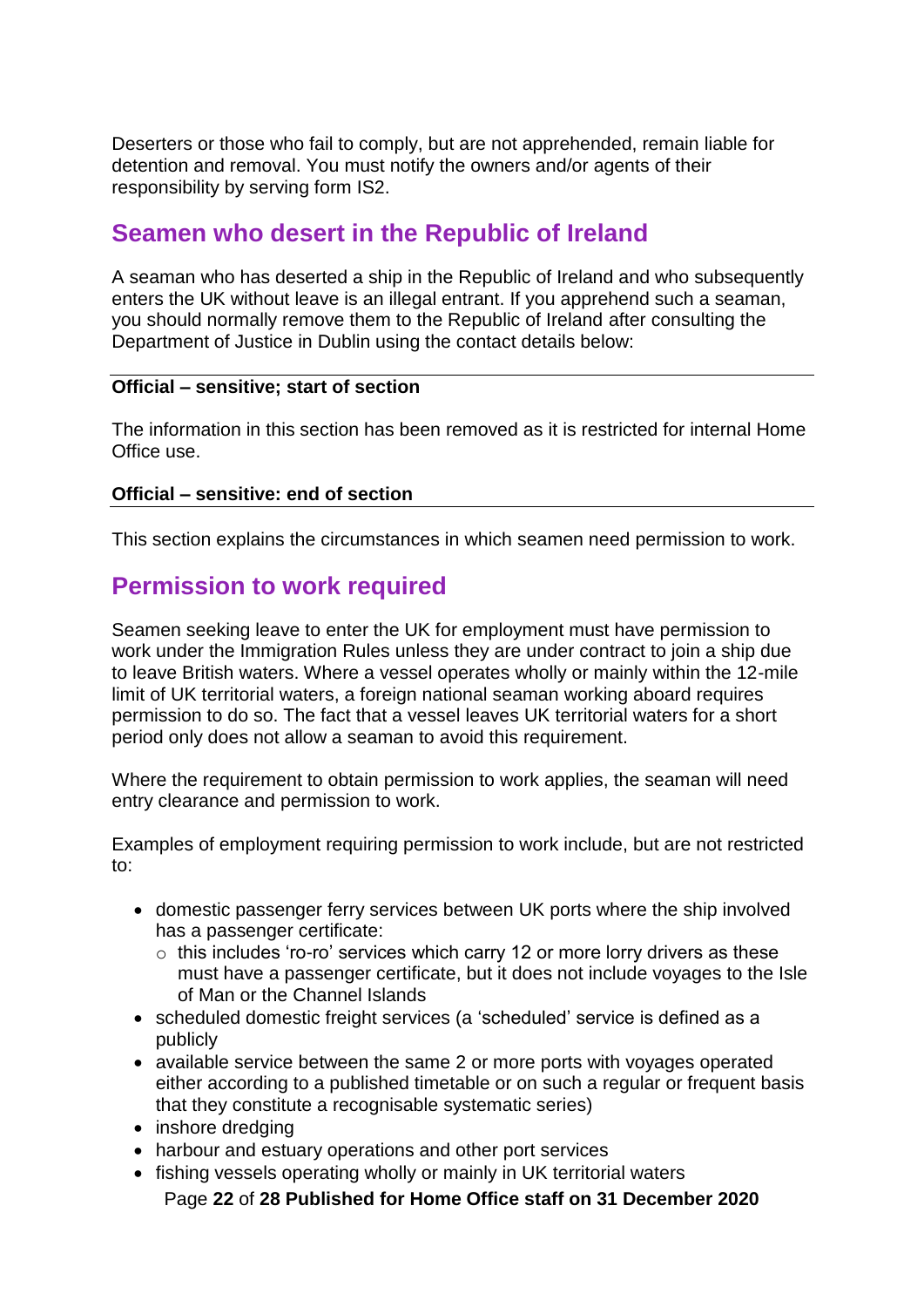• vessels servicing wind farms within UK territorial waters

# <span id="page-22-0"></span>**Permission to work not required**

Where a vessel on which the seamen is under contract to leave the UK is bound for a foreign port permission to work is not required.

Permission to work is also not required for:

- non-scheduled domestic freight services (see above for definition of scheduled service)
- employment on vessels operating from UK ports, but working wholly in international waters outside the UK 12 mile limit
- European Economic Area (EEA) registered vessels over 650 gt (gross tonnage) exercising EEA 'cabotage' rights between mainland ports (this does not apply to UK, Isle of Man or Channel Islands registered vessels) - vessels engaged in port services are not generally engaged in cabotage - 'Cabotage' is the transporting of goods or persons. Such a vessel must be engaged in:
	- o mainland cabotage between UK ports
	- o island cabotage but only where the voyage is immediately before or after an international voyage, otherwise foreign nationals must have permission to work)

This page explains what to do when you grant or refuse a seaman leave to enter.

## <span id="page-22-1"></span>**Granting leave to enter**

For information on granting leave to enter for temporary shore leave or transfer to another vessel.

See other sections of this guidance for guidance on granting leave to enter in the following circumstances:

- leave to enter for discharge
- repatriation
- hospitalisation

#### <span id="page-22-2"></span>Granting leave to enter to large groups of seamen

When dealing with large groups of seamen, you may endorse the leave and conditions on a document such as a crew list. You must give a copy of the document to the leader of the group and keep a copy at the port where the seamen are leaving or joining.

#### <span id="page-22-3"></span>**Granting an extension or variation of leave**

A seaman who has been given contract seaman leave to enter for hospital treatment, repatriation or transfer is not normally entitled to an extension of stay, except where:

Page **23** of **28 Published for Home Office staff on 31 December 2020**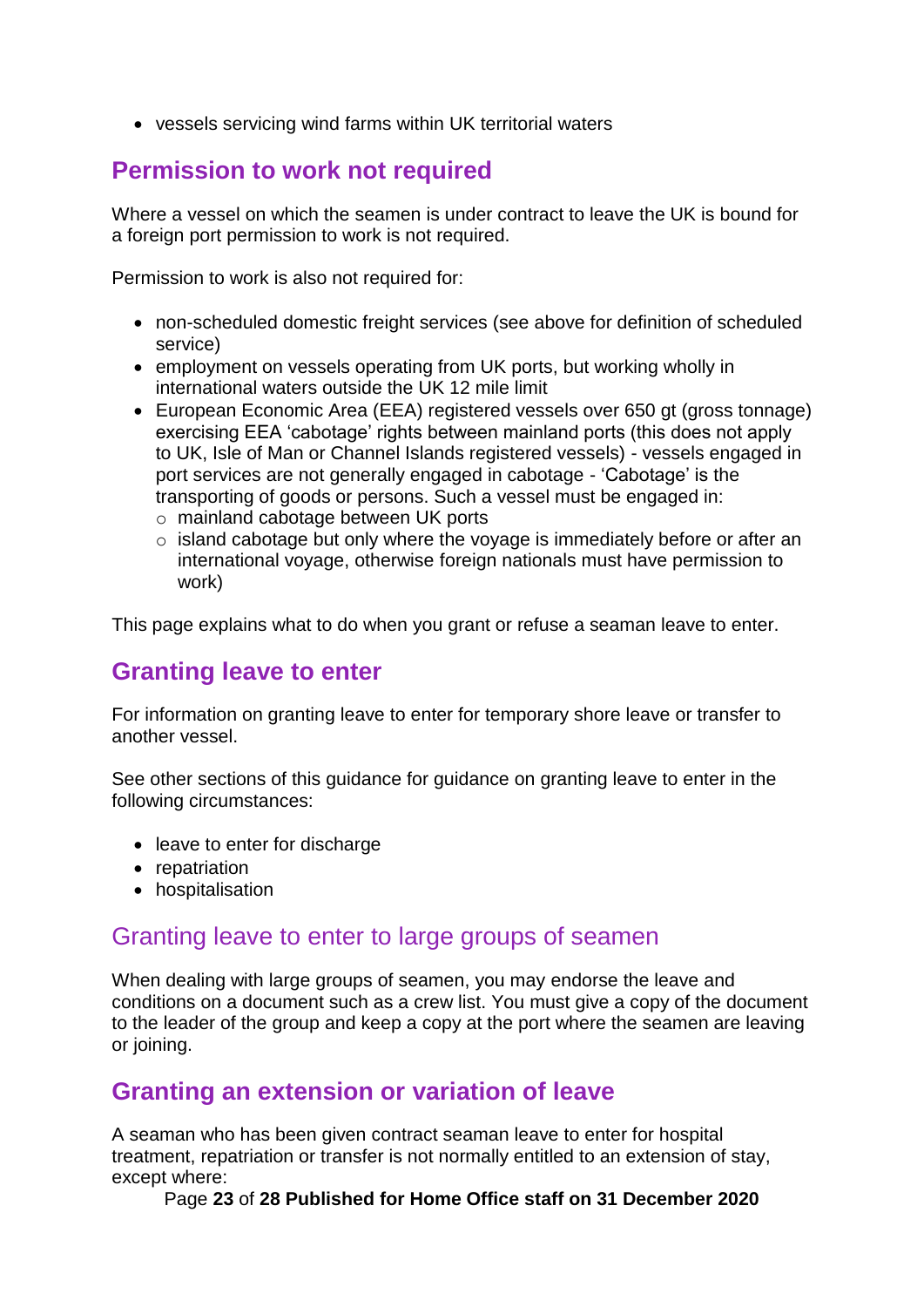- it is necessary to fulfil the purpose for which entry was granted
- they qualify for settlement

If you grant leave to remain, you must sign the endorsement on behalf of the Secretary of State as required in the endorsing stamps held at sea ports for this purpose.

In cases where entry was given on code 5N, all applications for extensions of stay must be made on the FLR(O) application form and submitted as shown on the form.

#### <span id="page-23-0"></span>**Refusing leave to enter**

You must refuse leave to enter if a seaman does not meet the requirements of the relevant paragraph of the Immigration Rules under which they are seeking entry. If appropriate, you may also refuse for general grounds under part 9 of the Immigration Rules. Where a seaman is seeking entry other than as a crew member, for example, as a student, fiancé(e) or spouse, you must refuse entry under the relevant part of the Immigration Rules relating to that immigration category.

For information on refusing entry under [Immigration Rules part 9: grounds for](http://www.ukba.homeoffice.gov.uk/policyandlaw/immigrationlaw/immigrationrules/part9)  [refusal.](http://www.ukba.homeoffice.gov.uk/policyandlaw/immigrationlaw/immigrationrules/part9)

You must refer potential refusals involving crew members to a Border Force higher officer for authority to refuse leave to enter.

## <span id="page-23-1"></span>**Setting removal directions**

Where you examine a crew member who doesn't meet the requirements of section 8(1) of the Immigration Act1971 (the act) or the Immigration Rules and you refuse leave to enter, you must set removal directions in line with paragraph 8 or where appropriate paragraph 10 of schedule 2 to the act.

Where you examine a crew member who has previously entered lawfully without leave under section 8(1) but has failed to comply with the requirement to leave the UK on the ship on which he arrived (including where you have reasonable grounds to suspect that they intend to do so), you must set removal directions under paragraph of 13(2) of schedule 2 to the act.

Where you examine a crew member who was previously granted temporary shore leave or contract seaman's leave and who has remained beyond the time limited by that leave, you must set removal directions:

• in line with paragraph 12(2) (contract seaman's leave), or

• under paragraph 13 (2) (B) of schedule 2 to the act (temporary shore leave).

## <span id="page-23-2"></span>**Procedure**

When you refuse a crew member leave to enter you must:

Page **24** of **28 Published for Home Office staff on 31 December 2020**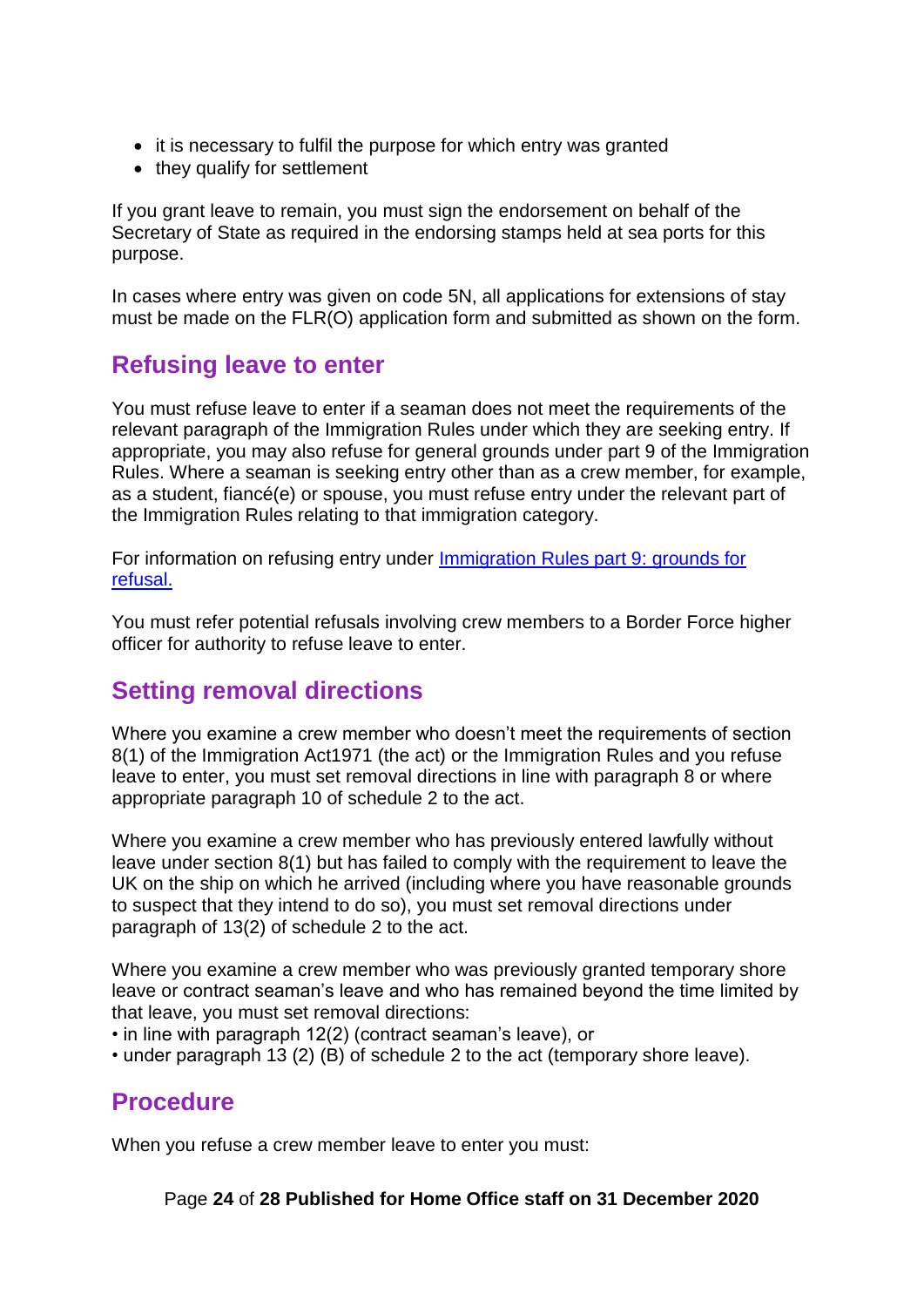- endorse their document with a date stamp signal in the normal way.
- serve a notice of refusal (IS 82 series) and, where appropriate, a notice of appeal rights - in all cases, you must serve the notice of refusal on the seaman in person and be satisfied they have fully understood
- give directions for removal in line with the relevant paragraph of schedule 2 of the act and serve form IS 83 on the master and agents or owners
- inform the master and the crew member that the crew member will not be allowed to enter the UK without leave on future arrivals under section 8(1)(b) of the act until such time as they are granted leave to enter or remain

## <span id="page-24-0"></span>**Refusal wording**

Illustrative examples of refusal wording:

- 'On [date] you arrived at the port of [name of port] as a member of the crew of the ship [name] but I am not satisfied that you intend to leave the United Kingdom with that ship.'
- '.... but I am not satisfied that you intend to leave the United Kingdom in accordance with the arrangements made by the vessel's agents in the United Kingdom.'

Where the refusal is on grounds covered by the Immigration Rules, you must also make reference to these.

If you refuse a crew member of a ship which calls at UK ports at frequent intervals, or of a ship which proceeds coastwise to other UK ports, repeated refusal of leave to enter is not required.

#### <span id="page-24-1"></span>**Settlement**

Sea service aboard British ships alone does not count as residence in the UK for the purpose of settlement. You must refuse a seaman who applies for residence only on this basis.

#### <span id="page-24-2"></span>**Illegal entrants arriving on merchant ships**

This page explains what to do if you detect illegal immigrants aboard a merchant ship.

#### <span id="page-24-3"></span>Illegal entrants using merchant vessels

Illegal immigrants entering the UK aboard merchant vessels is regularly attempted. Such illegal entry will require the help or knowledge of one or more crew members.

# <span id="page-24-4"></span>**Targeting likely vessels**

Illegal entry is often made on pleasure craft and small coasting vessels.

#### Page **25** of **28 Published for Home Office staff on 31 December 2020**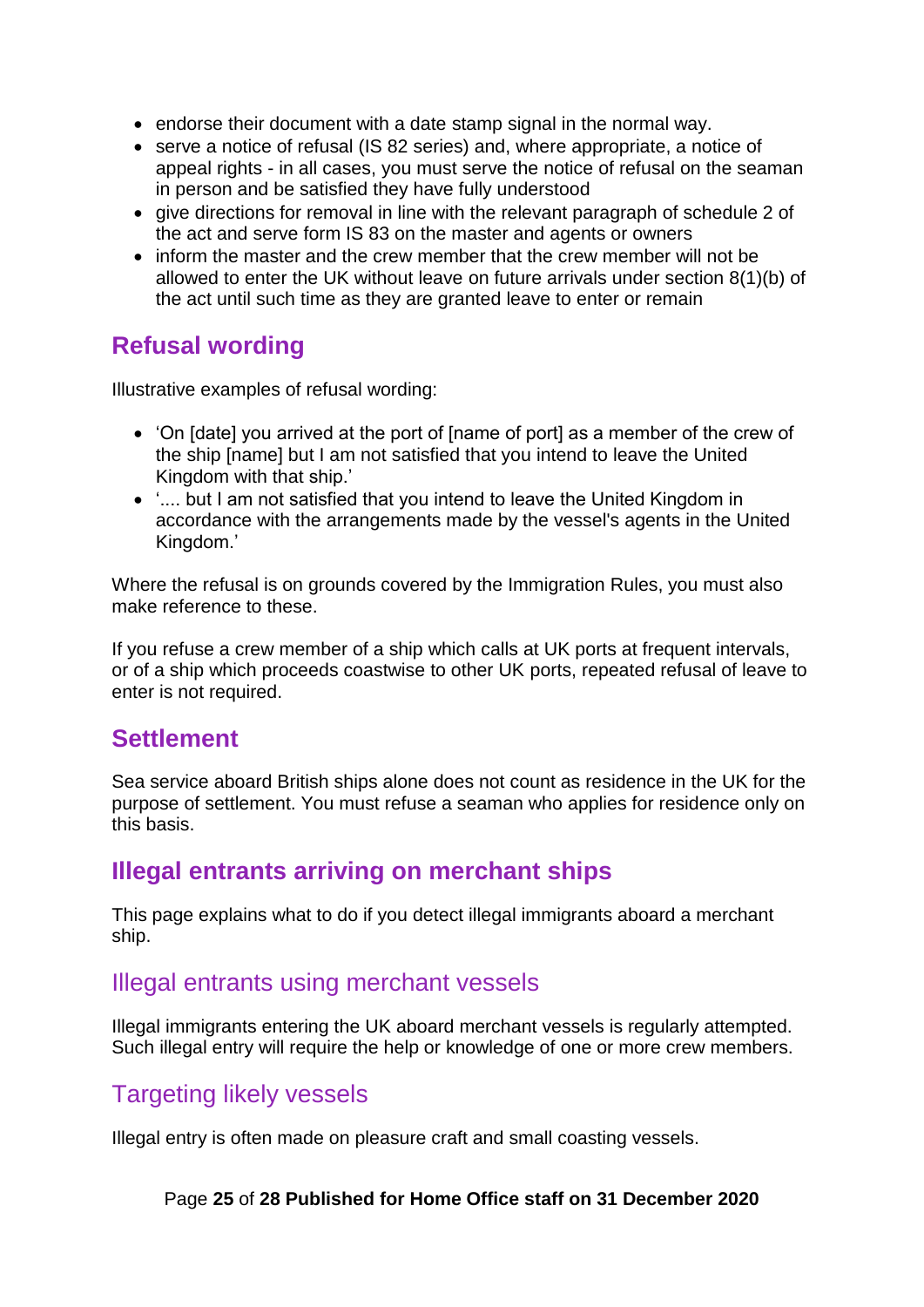For up to date information on profiles, contact local Border Force intelligence. Boarding and searching vessels

You must not board vessels alone. If you propose to make a visit in line with paragraphs 1(4) and 1(5) of schedule 2 of the Immigration Act 1971, you must be accompanied by a colleague, or a representative of the ship's agents. Searching of vessels must only be undertaken by trained officers. There may be benefits from observing a suspect vessel for some time before boarding.

# <span id="page-25-0"></span>**Health and safety: clothing**

All dock areas are dangerous so you must comply with dock regulations and wear appropriate clothing:

- high visibility, protective clothing
- footwear that provides protection and good grip
- lifesaving equipment (as appropriate)

You must take special care when boarding a vessel. Always make sure that ladders and gangways are to the required standards and secured before you board.

# <span id="page-25-1"></span>Health and safety considerations

Health and safety considerations include:

- you must be aware of the risk of rabies. All vessels entering UK waters which have a dog on board must make sure that the animal is properly secured and not allowed to roam on deck
- you must not use 'personnel baskets' unless in an emergency (used to hang from the outside of an oil rig)
- in all cases, you must be satisfied that the means of access are safe for boarding any vessel. If in any doubt, do not proceed

# <span id="page-25-2"></span>**Detecting illegal entrants**

If you come across suspected illegal entrants when searching a vessel, you must involve Home Office immigration enforcement and the police as early as possible to assist with apprehending them and their facilitators. You must also refer the case to a senior officer at an early stage.

## <span id="page-25-3"></span>**Seamen facing prosecution**

This section explains what to do if a seaman is to be formally prosecuted for a criminal offence.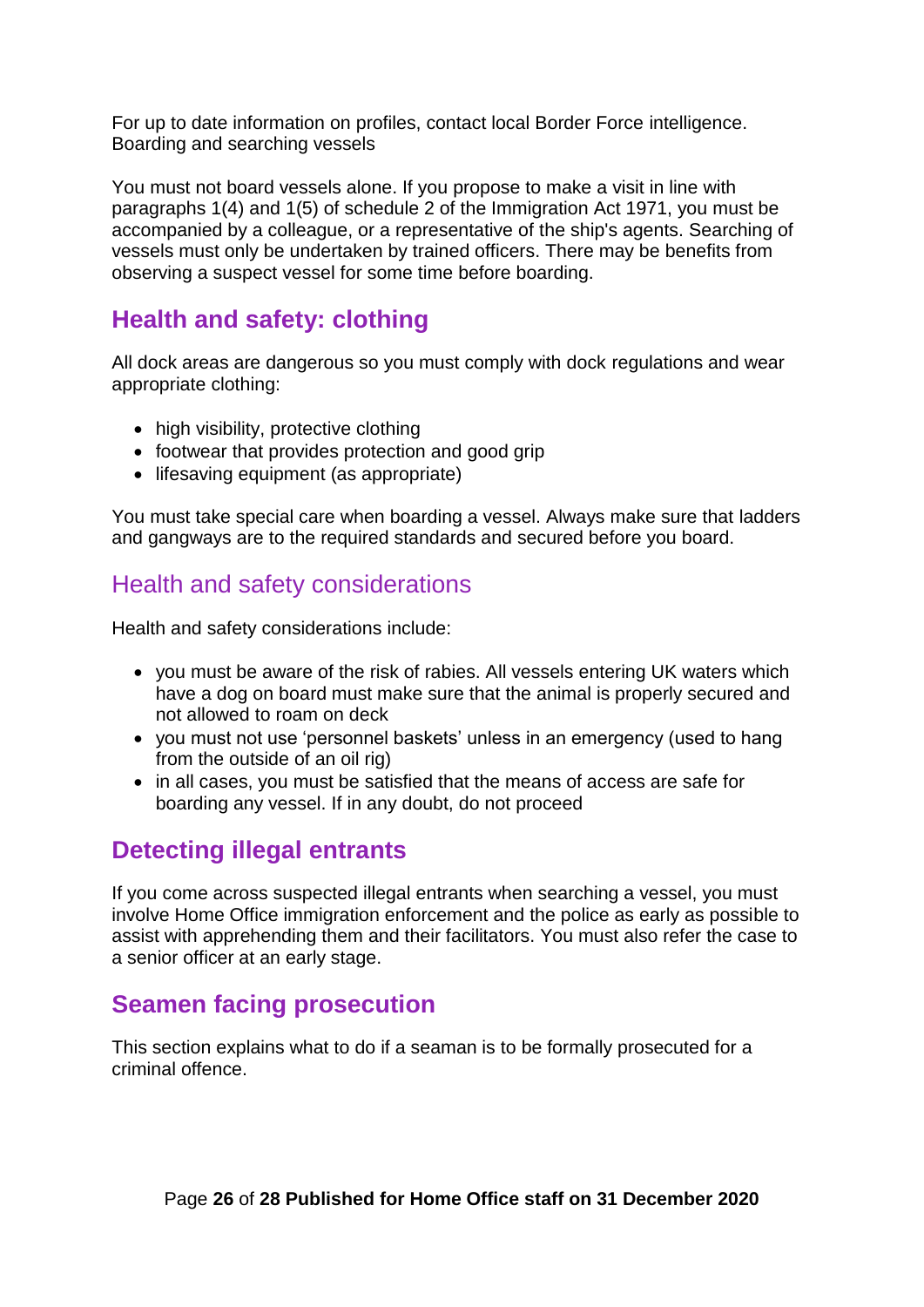# <span id="page-26-0"></span>Maintaining contact

When a seaman is being prosecuted for a criminal offence, you must make sure that you remain informed so you can take any action required under the Immigration Act 1971 (the act). To achieve this, you must:

- maintain contact with:
	- $\circ$  the agents of the ship
	- $\circ$  the police
	- o prosecuting and detaining authorities
- make sure the crew member is not released without the Home Office being notified first

When a convicted crew member can be removed or deported, you must make sure that appropriate action is taken by yourself and/or relevant colleagues in the Home Office.

## <span id="page-26-1"></span>Action before prosecution

You must:

- inform the prosecuting authority of the powers of an immigration officer and that further immigration action may be necessary
- serve IS form 81 on the person (if it has not already been served) if the subject is in nonimmigration detention, inform criminal casework of the circumstances of the case and consider whether it is appropriate to serve IS form 91 and 91R on the detaining authority - where the forms are served, inform the detaining authority that the person must not be released without Home Office authority
- take action when the result of the case is known (as appropriate)

You must carefully monitor the progress of the case.

## <span id="page-26-2"></span>Action when the seaman is acquitted and was not examined by an immigration officer

You should take the following action when the seaman is acquitted and was not examined by an immigration officer:

- if the seaman is acquitted and they have entered as a crew member without leave under section 8 (1) of the act or have extant leave, and the ship is still in port, you do not need to take any action
- if the ship has sailed coastwise, you must ask the owners or agents to make
- arrangements for the seaman to rejoin the ship
- if the ship has sailed for a foreign port and you are satisfied the seaman will depart on another ship as crew, you may grant leave to enter as a contract seaman to join and depart on the specified ship